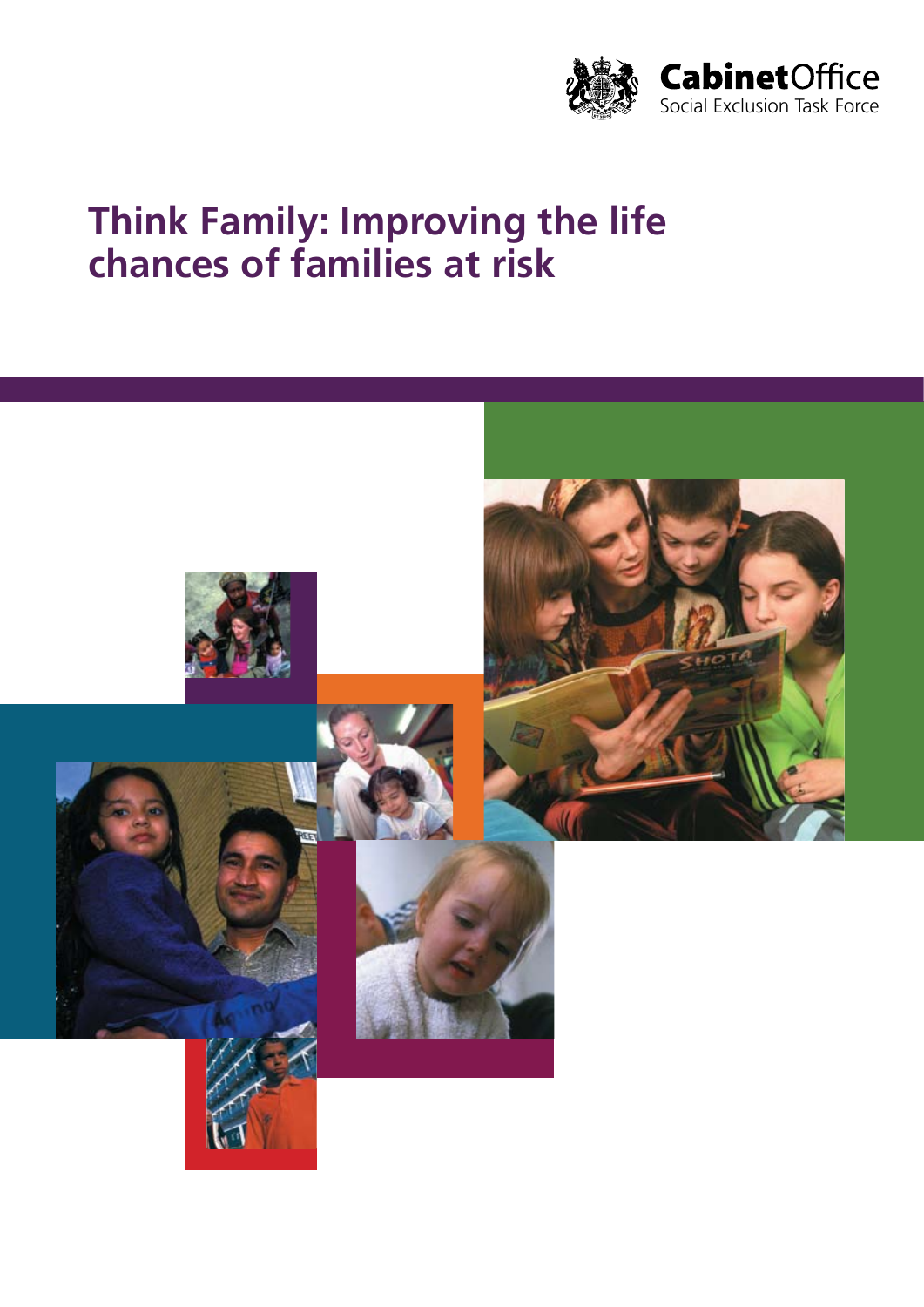

# Ministerial Foreword

For over ten years now, the Social Exclusion Task Force and its predecessor, the Social Exclusion Unit, have been working with other government departments, local authorities and the third sector to help support those facing multiple disadvantages in our society. Nowhere is this work more important than in relation to families at risk.

It is a moral imperative because, in a rich society like ours, every child and parent facing difficulties should receive the best support and help that can be provided. It is an economic imperative because we have learnt that unless we ensure that children get the right support early in life, their chances are blighted for the future and our society suffers as a result, paying the price in wasted talent and expenditure on unemployment and other social consequences. And it is a shared imperative for us all, because our society cannot be just and cannot be cohesive unless we help those families in our communities who face the biggest challenges.

The primary responsibility for a family's success or failure will always lie with parents. But government can make a difference to the chances of success through the support it provides to parents and children and the way it provides it. Sure Start Children's Centres, nursery education, expansion of parenting support, and longer and better paid parental leave have all helped improve the life chances of children in the last decade. The recently published *Children's Plan* shows how we can build on this in the future.

The focus in this document is less on the level of support for families at risk and more on the way that support is provided. Experience has taught us that while excellent help can be provided to adults through particular services – housing, health, drug rehabilitation – the component parts are much less effective if they are provided in isolation without awareness of the wider circumstances or difficulties faced by the individual.

Particularly important for this document is a focus on the need to 'think family' in the delivery of adults' services. Considering the wider needs of an adult, including their family circumstances, can make all the difference to their life chances and those of their family, particularly their children. The insights we have gained from talking to practitioners, professionals and clients suggest a number of implications for the way adults' services are delivered.

Adults' services should always consider whether the individual concerned is a parent and what implications this has for the service that is required. Children's services must also focus on the adults – parents and carers – who are crucial to a child's wellbeing. There should be 'no wrong door' for services: any engagement with a particular service should lead to opportunities for help with the range of issues a parent and their family faces. The strengths of a family must, if at all possible, be deployed to help them to address their own difficulties and challenges so they do not always have to rely on the state for support. And services must be tailored specifically with an understanding of the particular needs of the family.

To ask these questions routinely and design services in this way may sound simple, but what those with frontline expertise tell us is that it often takes a shift in planning, accountability and professional roles. Consequently, we can only bring about this change in approach with the closest attention to testing out and learning from new approaches as they work on the ground.

That is why the Government is launching a series of Family Pathfinder projects to explore the best way to make these changes happen and working across the key government departments to chart the way forward. Crucially, the pathfinders will help find the best ways to work together: from family members shaping and contributing to the services they receive, to frontline professionals forming partnerships and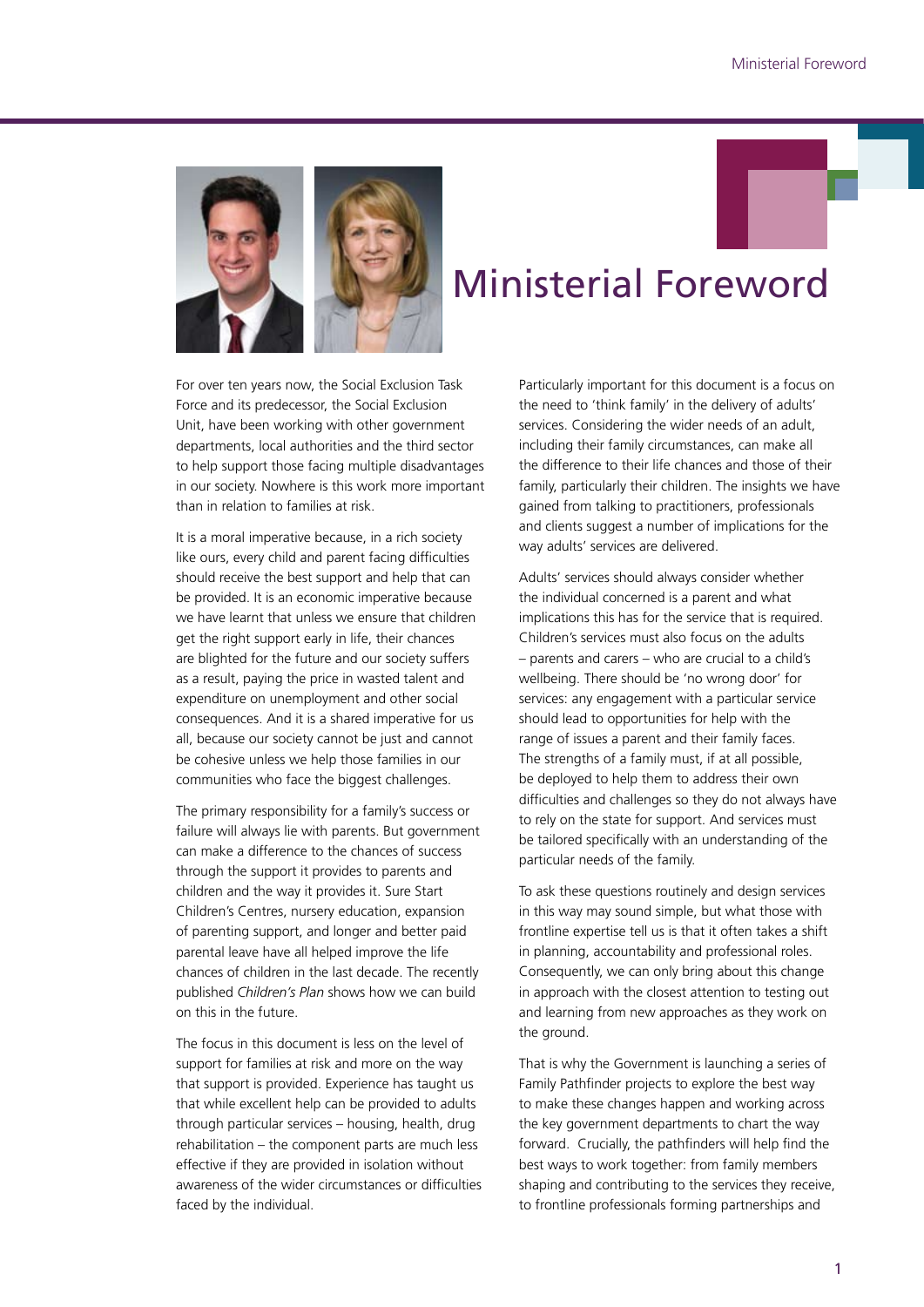

cutting across boundaries, to local authorities, third sector bodies and central government learning from each other.

If you have an interest in these issues or work in this area, your engagement is essential to this process as we continue to learn how we can best design services that 'think family'. We look forward to your co-operation and support as we seek to help all families, whatever their background, to fulfil their potential.

 $m_1'/\mu$  $\epsilon$ do

**Ed Miliband** Minister for the Cabinet Office

Bu Hygnes

**Beverley Hughes** Minister of State for Children, Young People and Families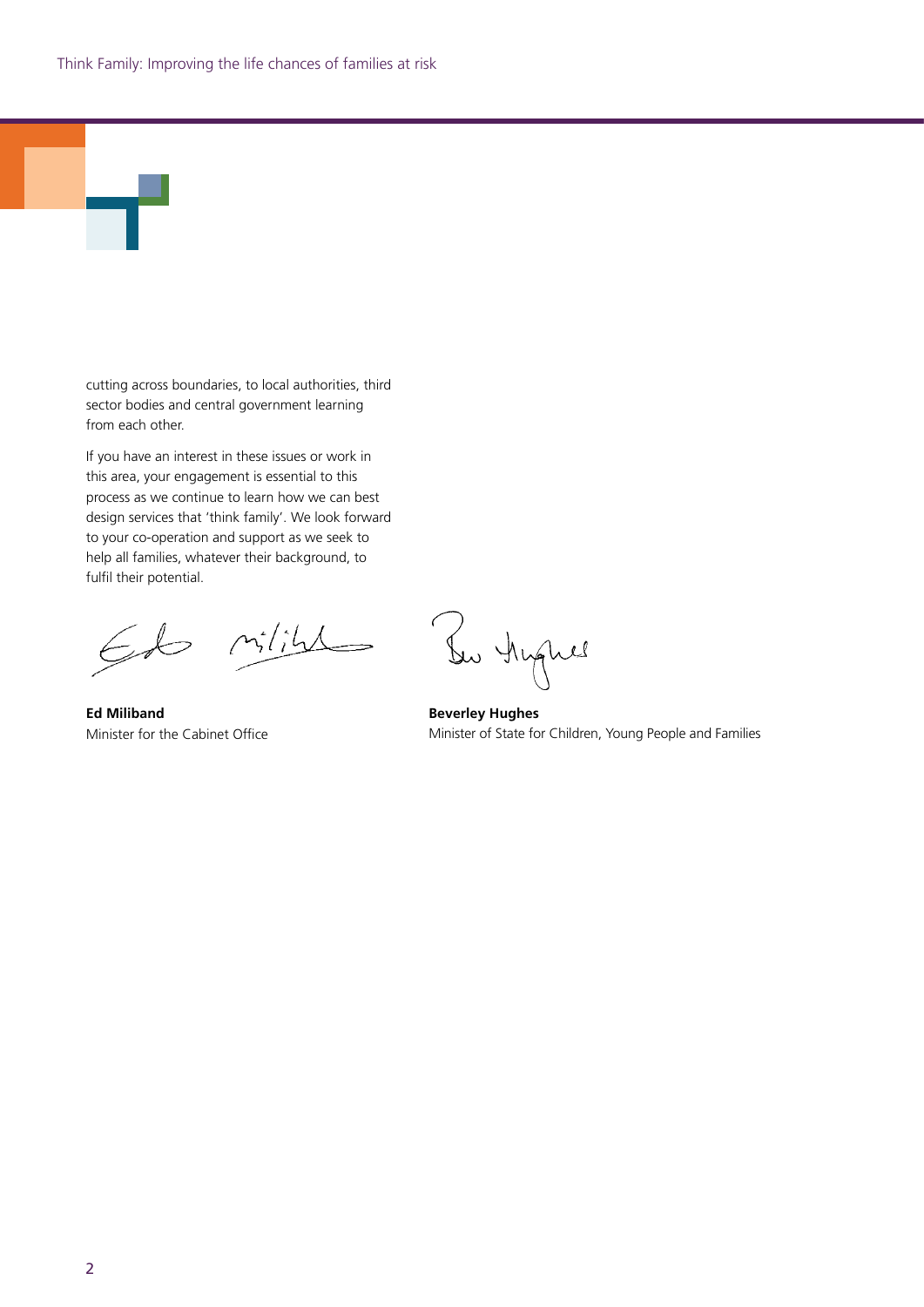

# **Contents**

| 1. Introduction                               | $\overline{4}$ |
|-----------------------------------------------|----------------|
| 2. Think family: the key characteristics      | 7              |
| 3. Think family: at every level of the system | 11             |
| 4. The shared journey ahead                   | 18             |
| <b>Annex A: Public Service Agreements</b>     | 25             |
| <b>Annex B: Glossary</b>                      | 26             |
| <b>Endnotes</b>                               | 28             |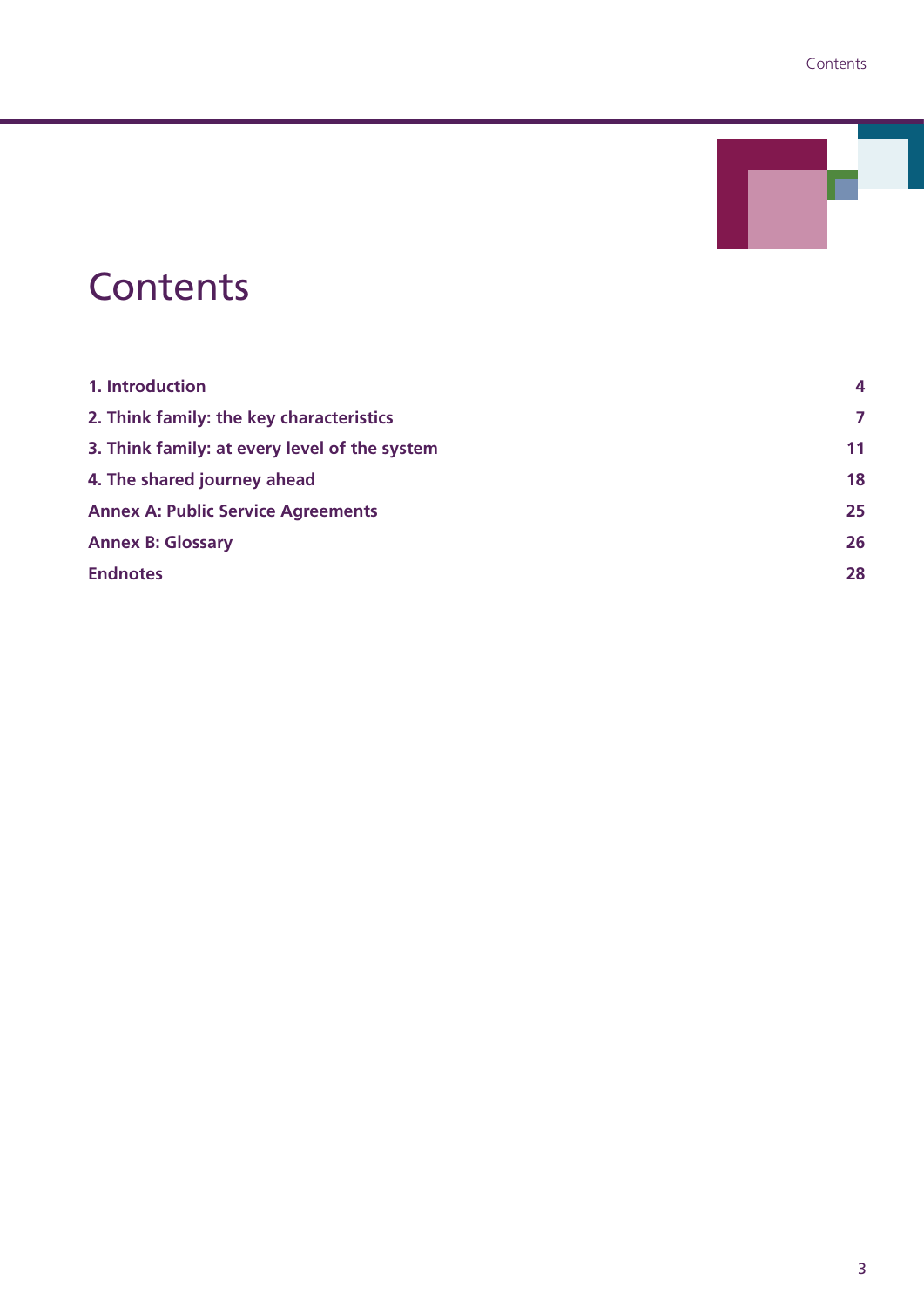# 1. Introduction

- 1.1 The primary responsibility for a family's welfare will always rest with parents. The task of public services is to provide the best possible support to enable parents to fulfil that responsibility.
- 1.2 From local policy-makers, practitioners, professionals and families, the Families At Risk Review has heard a clear message: excellent children's services and excellent adults' services are not enough in isolation. To transform life chances and break the cycle of disadvantage, services must go further. They must 'think family'.1
- 1.3 A system that 'thinks family' has no 'wrong door': contact with any one service gives access to a wider system of support. Individual needs are looked at in the context of the whole family, so clients are seen not just as individuals but as parents or other family members. Services build on the strengths of families, increasing their resilience and aspirations. Support is tailored to meet need so that families with the most complex needs receive the most intensive support.
- 1.4 The first report of the Families At Risk Review, *Reaching Out: Think Family,*<sup>2</sup> showed why this is important. It provided a rigorous analysis of who we mean by families at risk,\* highlighted innovative practice and assessed the effectiveness of existing services and systems. It showed that, often, families are not getting the most effective support and that when parental problems are not addressed the impact for both themselves and for their children can be severe and enduring. That report produced responses and feedback which have helped set a path to the next stage.
- 1.5 This, the second report, sets out the next steps in improving services for families at risk. These include a £16 million pathfinder programme, led by the Department for Children, Schools and Families, to find solutions on the ground. The report also sets out ways for all local authorities, the third sector and interested professionals to engage and learn from each other, as well as policy changes and commitments from nine government departments. With these steps the report aims to start a shared journey towards a system that 'thinks family' at every level.
- 1.6 The Government is committed to working in partnership with local areas to test new ways of working and build capacity on the ground. This document therefore invites local authorities, with their partners, to apply to become one of 12–15 Family Pathfinders which will run for three years from April 2008. The Family Pathfinders will improve outcomes for families at risk through change at all levels of the system; from local strategy and governance through to the delivery of more effective frontline services. They will build on the lessons from innovative family-based services such as the Family Intervention Projects.

#### **The context of this review**

1.7 The *Children's Plan*<sup>3</sup> has set out the Government's vision for supporting families to get the basics right for all children and young people so that their lives are free from poverty and they enjoy good physical health and mental wellbeing. The Families At Risk Review is part of this vision and builds on sustained improvements in services for families at risk over the last ten years. The review also recognises and builds on

<sup>\*</sup> Families at risk is a shorthand term for families with multiple and complex problems such as worklessness, poor mental health or substance misuse. Our focus includes those who already have complex and ongoing problems as well as those who are at risk of developing them.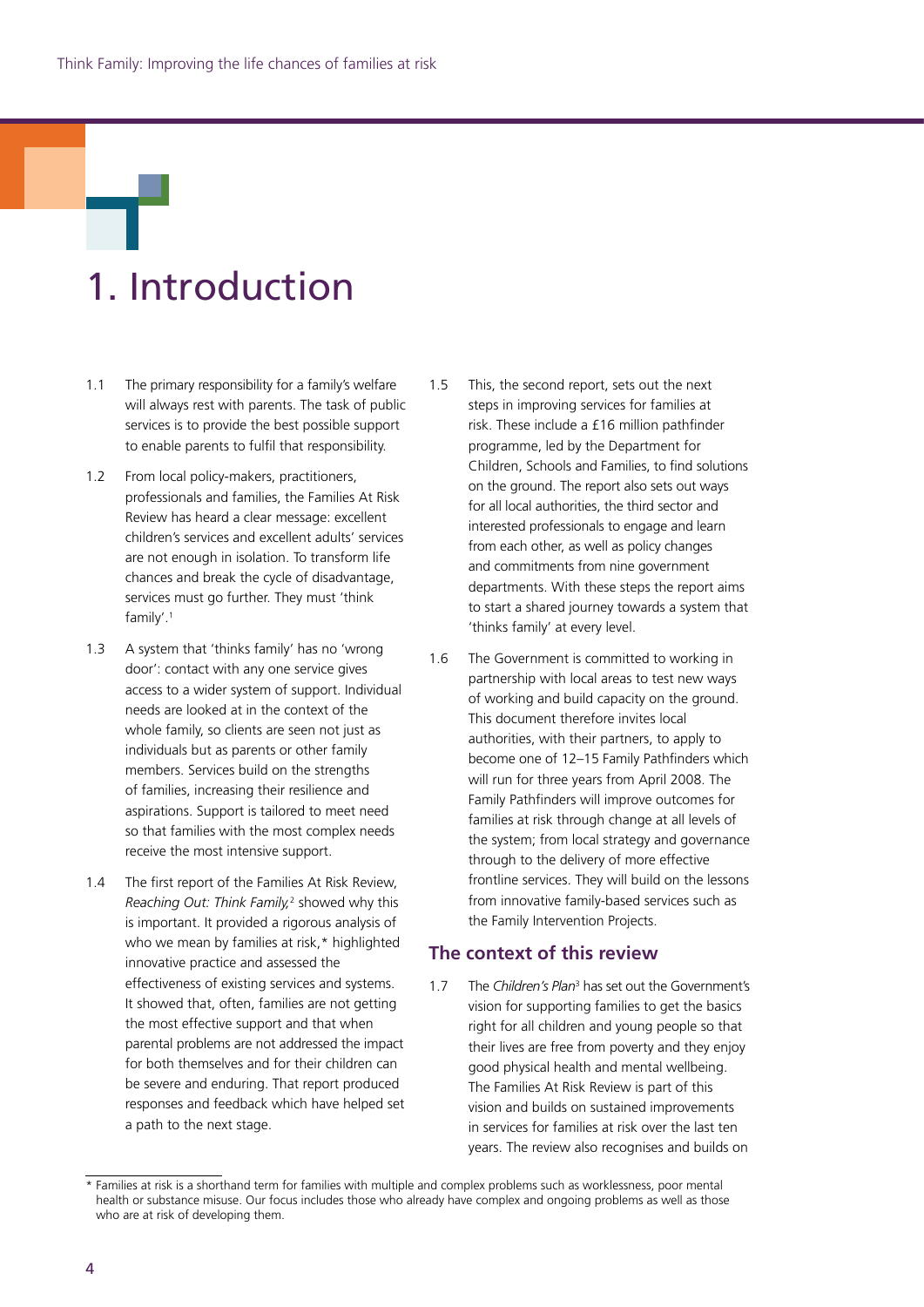

significant investments in children's services, increased support for parents and improved co-ordination between children's services.

- 1.8 Investments in public services for children have seen education funding per pupil double since 1997, contributing to year-on-year improvements in educational attainment. The overall proportion of pupils gaining five A\*–C GCSE grades rose from 46.3% in 1997/98 to 60.3% in 2006/07. A further £21 billion invested in early years and childcare has funded the creation of over 1,700 Sure Start Children's Centres\* across the country. £680 million has been committed to Extended Schools\* over 2006–08 to provide activities. study aids and parenting and family support.
- 1.9 Meanwhile, support for parents has aimed to increase their income, balance work and family life, and improve parenting skills. Through tax credits the Government now provides families with up to 80% of the cost of childcare.<sup>4</sup> paid maternity leave has been extended to 39 weeks and paid paternity leave has been introduced for the first time.
- 1.10 Funding for parenting services has been expanded: nearly £80 million has been committed to help local authorities develop parent support services over 2006–08. *Aiming high for children: supporting families*<sup>5</sup> announced the development of a Parents' Charter that will describe the minimum level of support that all parents can expect to receive from their local authority. Sure Start Children's Centres are to be given funding to provide 30,000 parenting class places specifically for fathers and the Family Intervention Projects are providing intensive parenting support to families engaged in anti-social behaviour in 53 areas. Steps have also been taken to support

the growth of the parenting sector through the establishment of the National Academy for Parenting Practitioners.\*

- 1.11 Systems reform at the local level is joining up children's services around the needs of the child. The Every Child Matters agenda is driving system-wide integration across services for 0–19 year olds to improve outcomes for all children and young people. It has brought together accountability for children's outcomes, supporting joined-up working with joint commissioning arrangements, and has made significant progress in implementing wide-ranging reform in local areas:
	- Nearly all local authorities have Directors of Children's Services and Lead Members for Children's Services.
	- The national outcomes framework for children has been embedded across children's services.
	- 140 local areas are using both the Common Assessment Framework\* and lead professionals\* – on course for all areas by the end of 2008.
	- • Over 8,000 Extended Schools are already in place.
- 1.12 Tackling poverty in families is central to addressing the inter-generational cycle of disadvantage. Investment and reform have helped drive progress towards the Government's historic commitment to halve child poverty by 2010 and eradicate it by 2020. Around 600,000 children have been lifted out of poverty since 1998/99. As a result of reforms to the tax and benefit system since 1997, the poorest fifth of families were on average £3,500 better off as of October 2007.6

<sup>\*</sup> See Glossary at Annex B.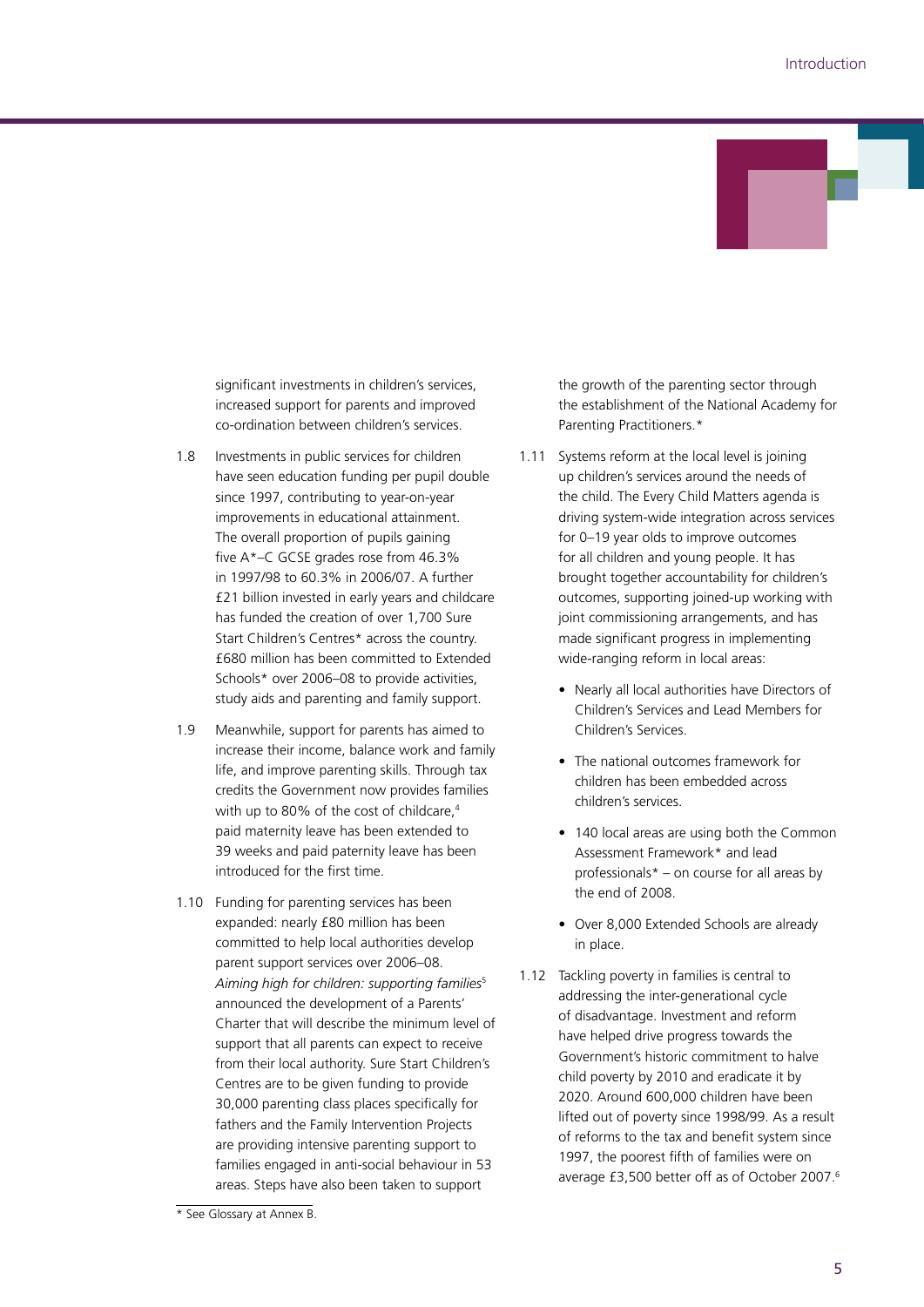

#### **Chart 1: Child outcomes by number of parent-based family disadvantages\***

None 1 or 2 3 or 4 5 or more parent-based family disadvantages

**1 0 .2**

**9 .7**

**1 2 .5**



**<sup>1</sup> <sup>0</sup> .4 <sup>1</sup> <sup>1</sup> .1**

## **The crucial contribution of adults' services**

- 1.13 Good children's services are critical, but adults' services also have a crucial role to play in determining children's achievements and future life chances. Even the best children's services can only ever mitigate the impacts of parental problems such as domestic violence, learning disability or substance misuse. The next phase of our efforts to improve outcomes for children must therefore include adults' services and recognise the importance of addressing the problems that parents face. Chart 1 shows how children can suffer when their parents face multiple problems.
- 1.14 This review focuses on improving outcomes for the whole family, both adults and children. It sets out the components of a system that through more effective services. The review

highlights the need for an increased emphasis on the role of adults' services. In particular:

**1 6 .3**

Child admits running away from home before (2004)

**8 .9**

**1 1 .9**

**1 8**

(2005)

- adults' services need to work with one another more closely so that they are able to understand and address interrelated needs;
- adults' services need to join up better with children's services in order to provide support around the needs of the whole family;
- adults' services need to consider the parental roles and responsibilities of their clients.
- 1.15 Section two looks at key characteristics of the 'think family' approach from the perspective of families. Section three looks at the mechanisms which, through increased coherence and collaboration at all levels of the system, underpin this approach. The final section describes the Family Pathfinders, the initial policy changes to support families at risk, and how central government intends to continue learning from professionals and service users to make a difference on the ground.

<sup>\*</sup> Source: Families and Children Study (2005). Basket of indicators includes: no parent in the family is in work; family lives in poor quality or overcrowded housing; no parent has any qualifications; mother has mental health problems; at least one parent has a longstanding limiting illness, disability or infirmity; family has low income (below 60% of the median); or family cannot afford a number of food and clothing items.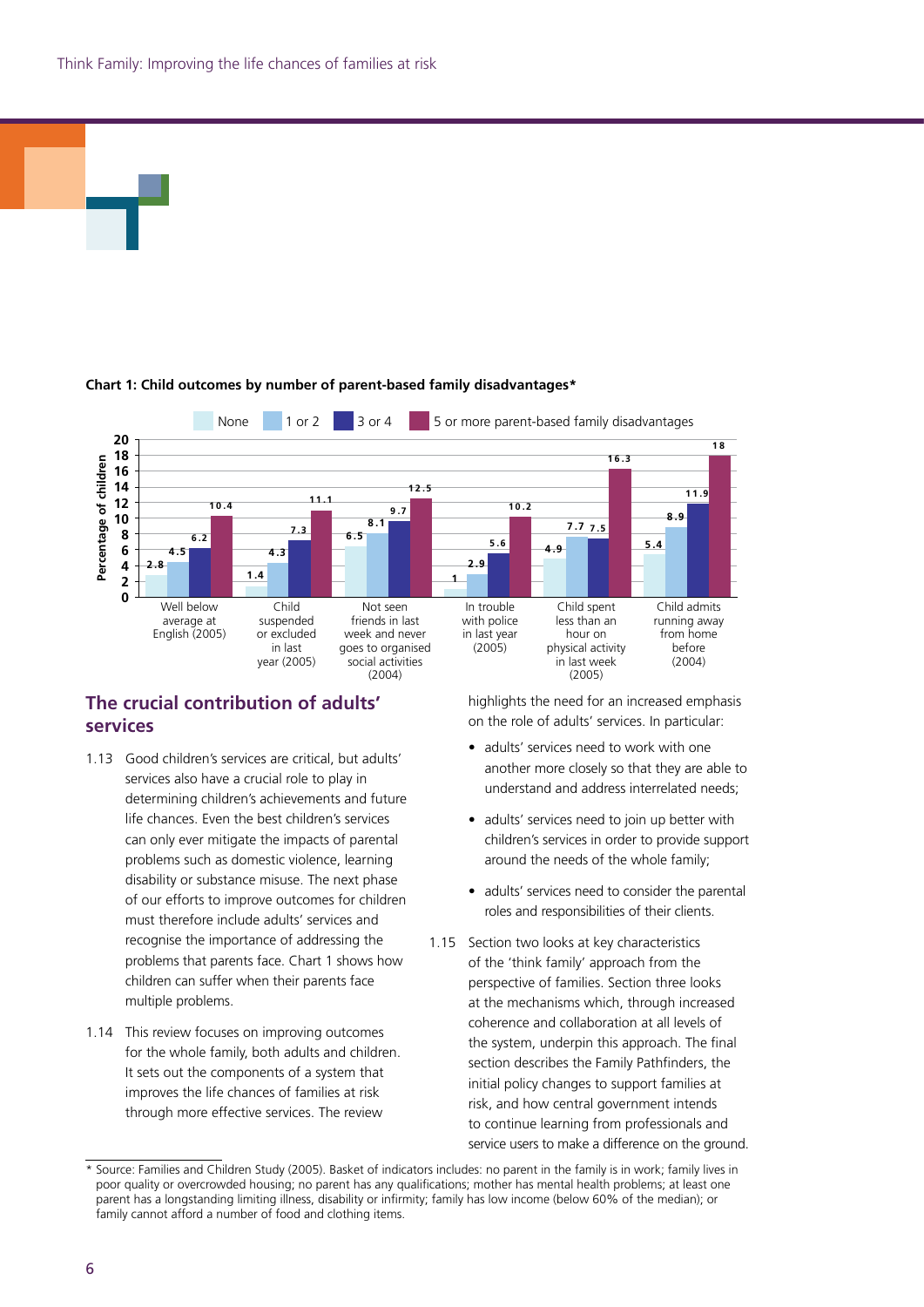

# 2. Think family: the key characteristics

- 2.1 In a system that 'thinks family', both adults' and children's services join up around the needs of the family. The following section sets out what this system would look like to families on the ground.
- 2.2 Services would:
	- Have no 'wrong door'
	- Look at the whole family
	- Build on family strengths
	- Provide support tailored to need

#### **No 'wrong door'**

2.3 In a system that 'thinks family', contact with any service offers an open door into a broader system of joined-up support. This does not mean that every problem is solved by every service, but that staff see any moment of engagement as an opportunity to identify need and direct support to the individual and their wider family. Frontline staff are alert to wider individual and family risk factors, and practitioners consider the causes and wider impacts of presenting problems.

For example, a housing officer might identify a parent's language difficulties and refer them to English for Speakers of Other Languages (ESOL) training; or a probation officer might identify signs that an ex-offender has gone back to an abusive relationship and offer the family domestic violence support services.

2.4 Making better use of existing contact with services means that there are more chances to identify risk early and target timely support. This helps to prevent problems escalating and limits harm to the individual and family.

#### **Look at the whole family**

2.5 Both adults' and children's services take into account family circumstances and responsibilities. In particular, adults' services consider their clients as parents and ensure that they are supported to fulfil their parental responsibilities. Services working with different family members are aligned, giving a consistent message and working towards the same outcomes. Practitioners consider the ways in which different family members and their problems interrelate and might offer family services which work with both parents and children.

For example, an alcohol treatment service might combine treatment with parenting classes, while supervised play is provided for the children. Or a family learning programme\* builds the parent's literacy skills and encourages involvement in their children's learning.

2.6 Addressing parental problems is key to achieving positive outcomes for the wider family and adults' services are more likely to engage parents if they are sensitive to their family circumstances. Services that adapt to fit the family can often offer more appropriate and effective support.

<sup>\*</sup> See Glossary at Annex B.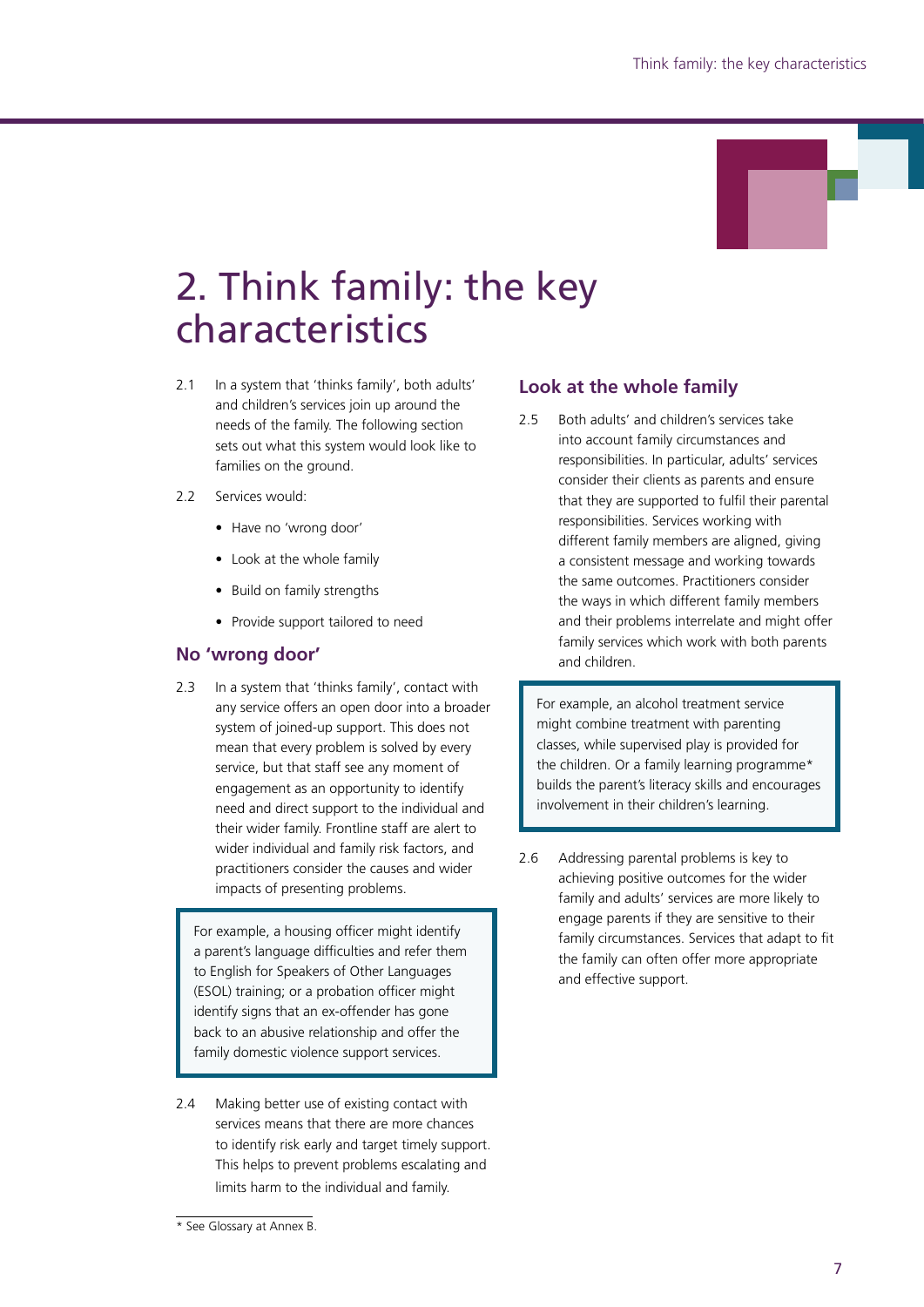#### **Sure Start Children's Centres**

Sure Start Children's Centres provide an ideal context to identify and address the needs of the wider family. Some Children's Centres use their contact with parents to engage them in a range of co-located adults' services, including Jobcentre Plus and housing advice. For example, Jobcentre Plus workers are using Children's Centres to engage parents in single-earner families who might otherwise have no contact with employment services.

The training programme Step into Learning has trained some Children's Centre staff to identify where parents may have poor basic skills and to direct them into adult education. Outreach workers visit families in their homes and encourage them to engage with available support.

#### **Build on family strengths**

2.7 Services start with a family's strengths. Practitioners work in partnership with families, recognising and promoting resilience and supporting them to build up aspirations and capabilities. Support that is provided needs to empower families to make their own decisions and to be involved in designing the help they need to achieve positive outcomes. Services build the capacity of family members to support each other.

For example, family members caring for a problematic drug user might be offered support to fulfil this caring role; or Extended Schools might provide an activities programme for a child with mental health problems to build on their interests and social networks.

2.8 Strong families improve the life chances of individual family members. A strengthsbased approach builds families' capacity to deal with present and future problems and supports them to take responsibility for their own lives. Small successes can start to turn things around.

#### **Provide support tailored to need**

- 2.9 Tailored and family-centred packages of support are offered to all families at risk. This would include those families who are already experiencing complex and ongoing problems, but also those who might benefit from a co-ordinated intervention to prevent the escalation of risks.
- 2.10 Evidence from local good practice and pilot programmes suggests that a tailored, familycentred approach can achieve impressive results with specific groups. The Family Intervention Projects† have developed effective ways of delivering intensive support to challenging families engaged in anti-social behaviour. The Family Nurse Partnership programme† provides an effective model of support for first-time mothers with complex needs. In a system that 'thinks family', the key components and principles of these whole family interventions would underpin support for a wider range of families at risk. The intensity and complexity of the support package would vary depending on the level of need.

<sup>†</sup> See box on following pages.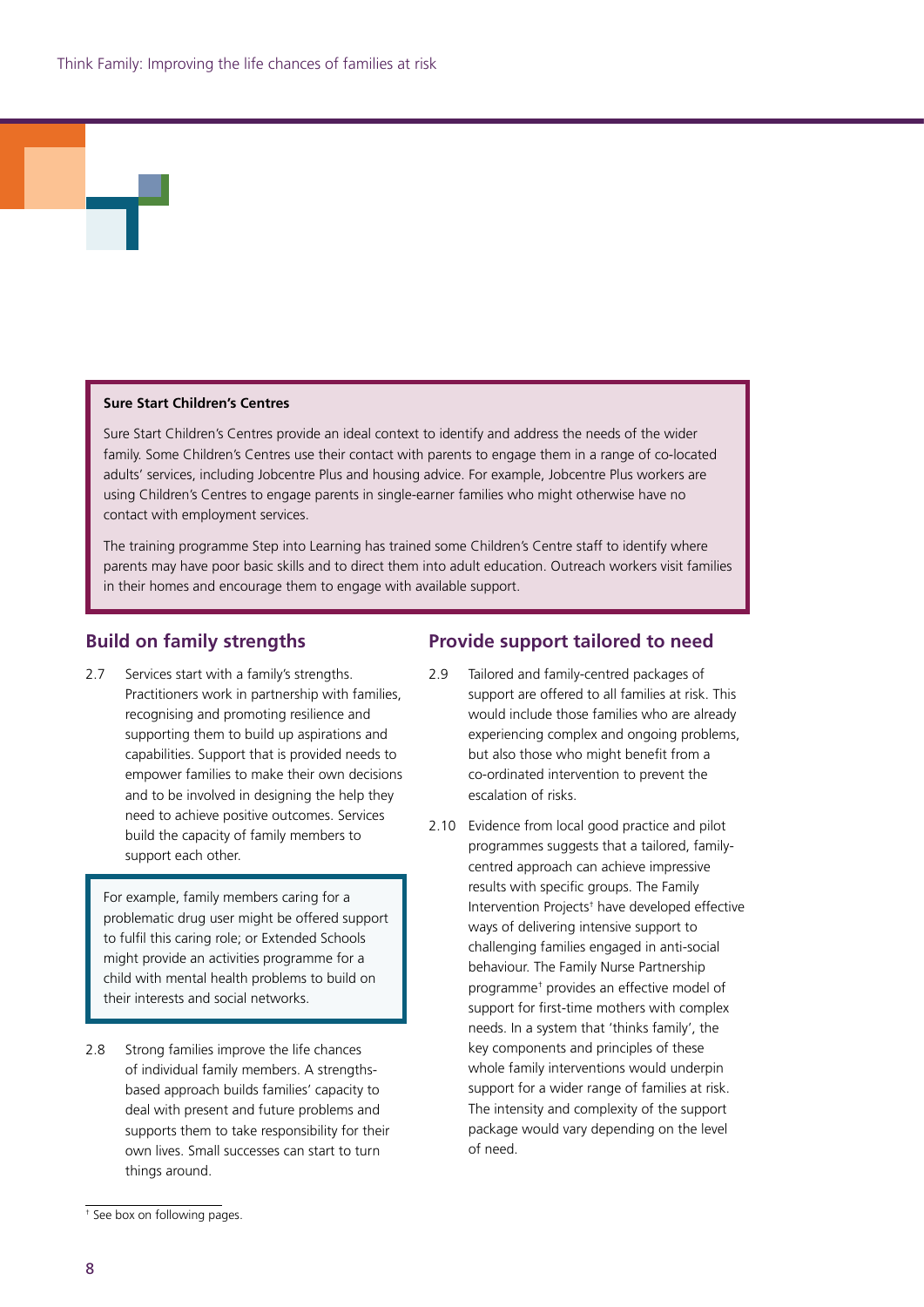#### **Family Intervention Projects**

Family Intervention Projects work with families who cause problems in their community. Employing a twin-track approach, they combine intensive support with focused challenge. Persistence and assertiveness with families are often critical to keeping them engaged and ensuring that they follow agreed steps. The Family Intervention Projects have successfully made use of the possibility of sanctions as a means to engage the most challenging families in order to turn their behaviour around.

The core components include:

- **a dedicated key worker** with a low caseload and persistent and assertive working style who takes the lead in engaging families and co-ordinating agencies and services;
- **whole family assessment** which ensures the needs of the whole family are met and regularly reviewed;
- a **contract** which sets out the changes in behaviour that are expected and the support that will be provided to facilitate that change;
- **intensive and structured support** which enables key workers to engage, assess and focus intensively on their families for as long as is needed. In very serious cases of anti-social behaviour, 24-hour support and supervision may be required; and
- **a co-ordinated and integrated response** where agencies commit to working together, sharing appropriate and relevant information, agreeing objectives and dedicating resources to resolve a client's difficulties.

The Government has announced that, over the next Comprehensive Spending Review period, it will invest a further £18 million in Family Intervention Projects to build on their success.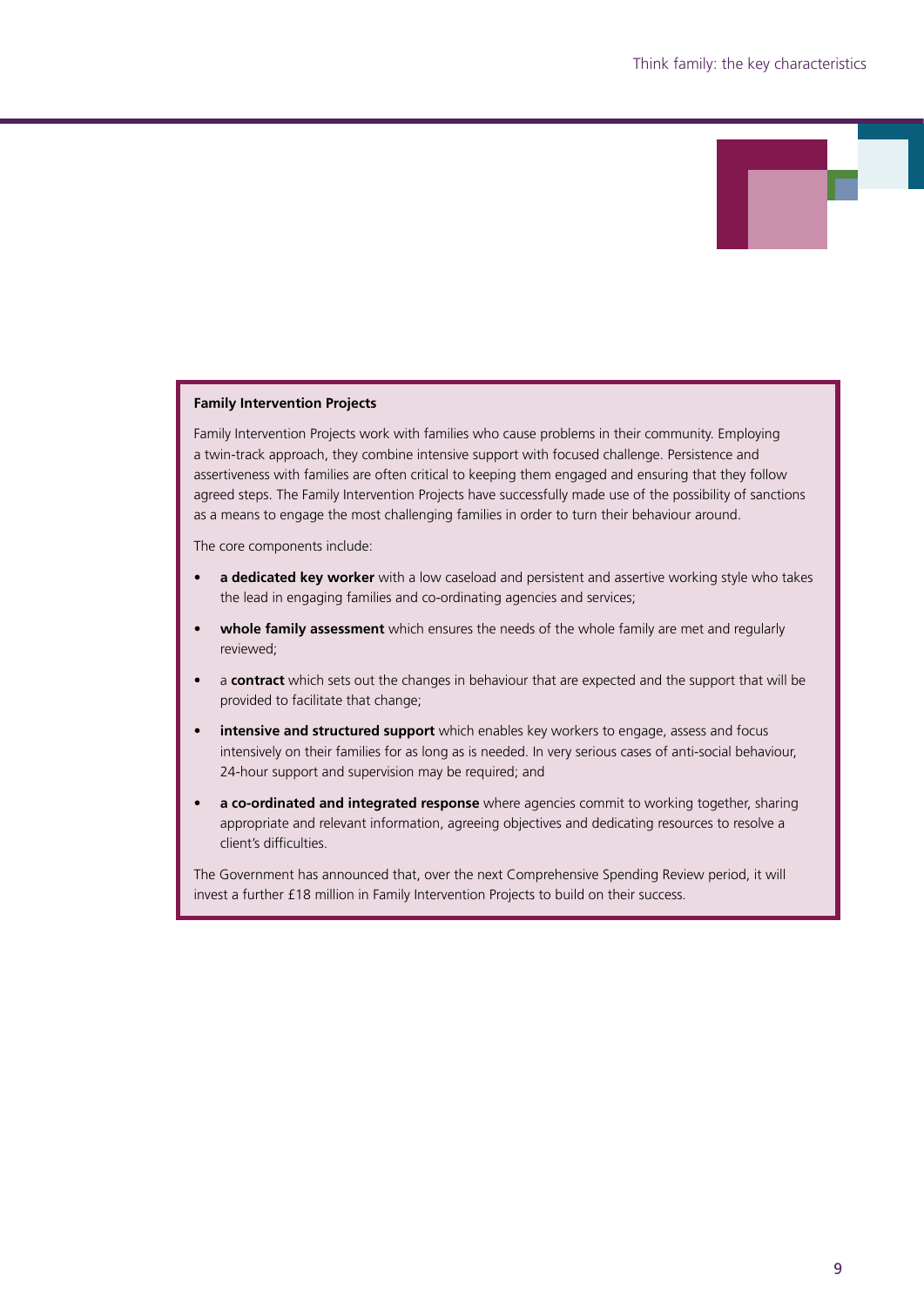#### **Family Nurse Partnership**

The Family Nurse Partnership programme recognises the importance of pregnancy and the first years of life in influencing children's life chances. The programme focuses on the child in the context of the whole family. It also recognises that first time mothers will often be open to support and advice during pregnancy and capitalises on this 'moment of opportunity' for positive engagement, when parents want to protect and do the best for their child.

The programme uses the nurse–client relationship and strengths-based motivational interviewing to support positive health choices, set goals and aspirations, and teach parenting and care giving. It focuses on nurturing better parent-infant attachment and building the self-efficacy of parents with low psychological resources. It is a preventative programme, offered to the most at risk families and has achieved impressive results over the course of almost 30 years of rigorous impact research in the US.

The core components include:

- a **dedicated family nurse** from early pregnancy until the child is two years old, who builds up a strong therapeutic relationship with the mother and family through sustained and frequent contact;
- • **taking responsibility for family outcomes**. Family nurses hold the family in the 'palm of their hand', rather than passing them off to different agencies;
- • a **preventative, strengths-based approach** which helps people to set goals and make changes in their lives;
- • the **tools and confidence for practitioners** to open up and work through sensitive and difficult family issues such as love and trust, relationships and damaging life experiences; and
- materials and methods that **enable parents themselves to provide positive care** for their children.

The Government has announced that, over the next Comprehensive Spending Review period, it will invest a further £30 million in the expansion of the Family Nurse Partnership programme and embedding learning from this programme in universal child health services.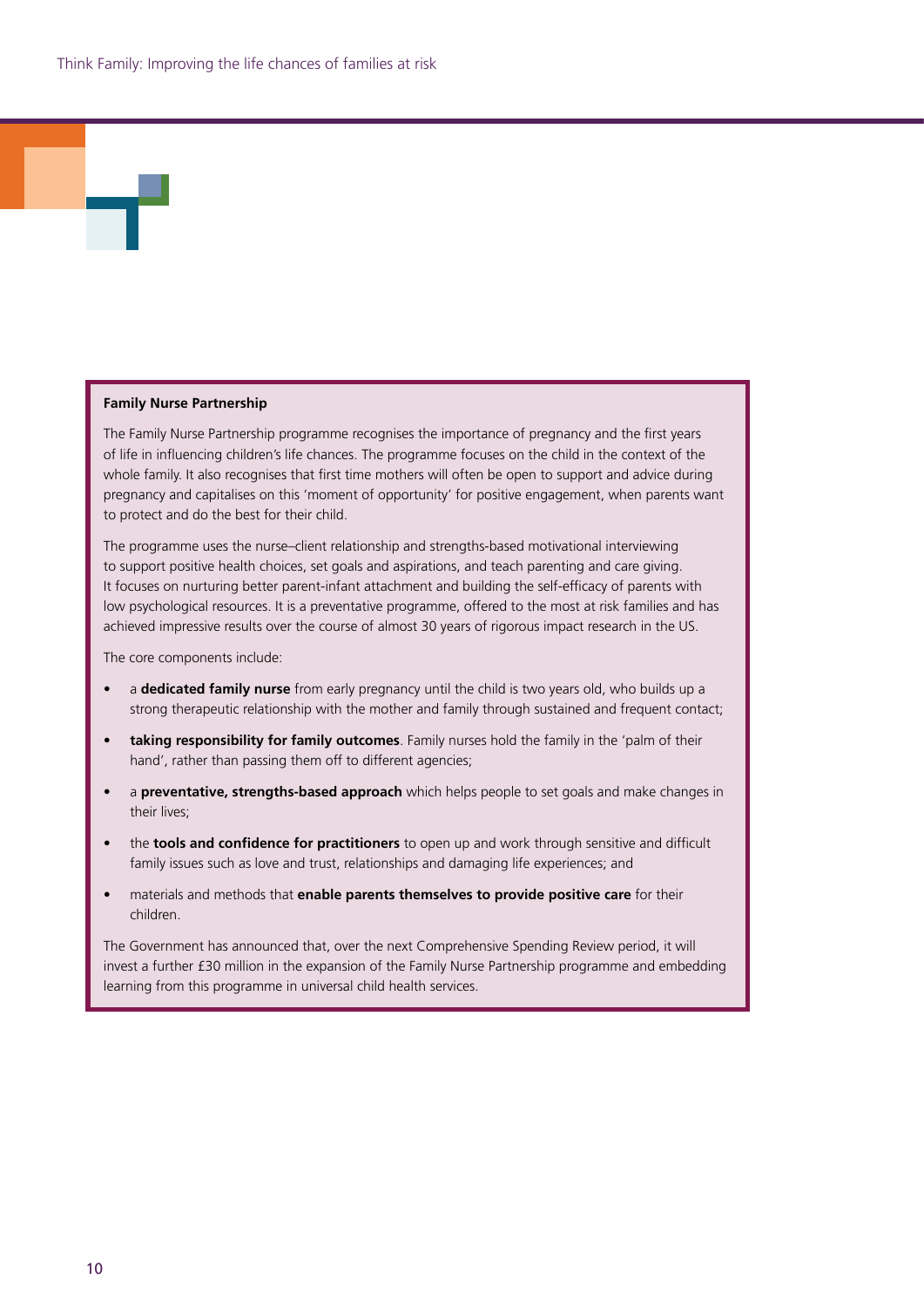

# 3. Think family: at every level of the system

- 3.1 The previous section set out what a system that 'thinks family' looks like on the ground. It described services that have no 'wrong door', look at the whole family, build on family strengths and tailor support to match complex needs.
- 3.2 This section set outs how this change can be achieved. Every Child Matters is already

transforming the way services are delivered for 0–19 year olds. 'Think Family' extends this model to include adults' services, and puts families firmly at the centre of a system that ensures all agencies work together from the front line through to local leaders. The diagram below is adapted from the Every Child Matters model to illustrate what 'thinking family' looks like at every level:



| <b>Families at the centre</b>           | Families are involved in the design of their support wherever possible and<br>empowered through devolved budgets and family-led decision making.                       |
|-----------------------------------------|------------------------------------------------------------------------------------------------------------------------------------------------------------------------|
| <b>Integrated frontline</b><br>delivery | Empowered and assertive practitioners provide tailored and joined-up<br>support around the whole family. They identify needs early and proactively<br>engage families. |
| <b>Integrated processes</b>             | Shared assessments and information across agencies give a full picture of a<br>family's needs and help ensure support is fully co-ordinated.                           |
| <b>Integrated strategy</b>              | Joined-up planning and commissioning drive a focus on families at risk across<br>all agencies.                                                                         |
| Inter-agency<br>qovernance              | Accountability for family outcomes is clear, with strong leadership at the top and<br>protocols setting out agreed responsibilities between agencies.                  |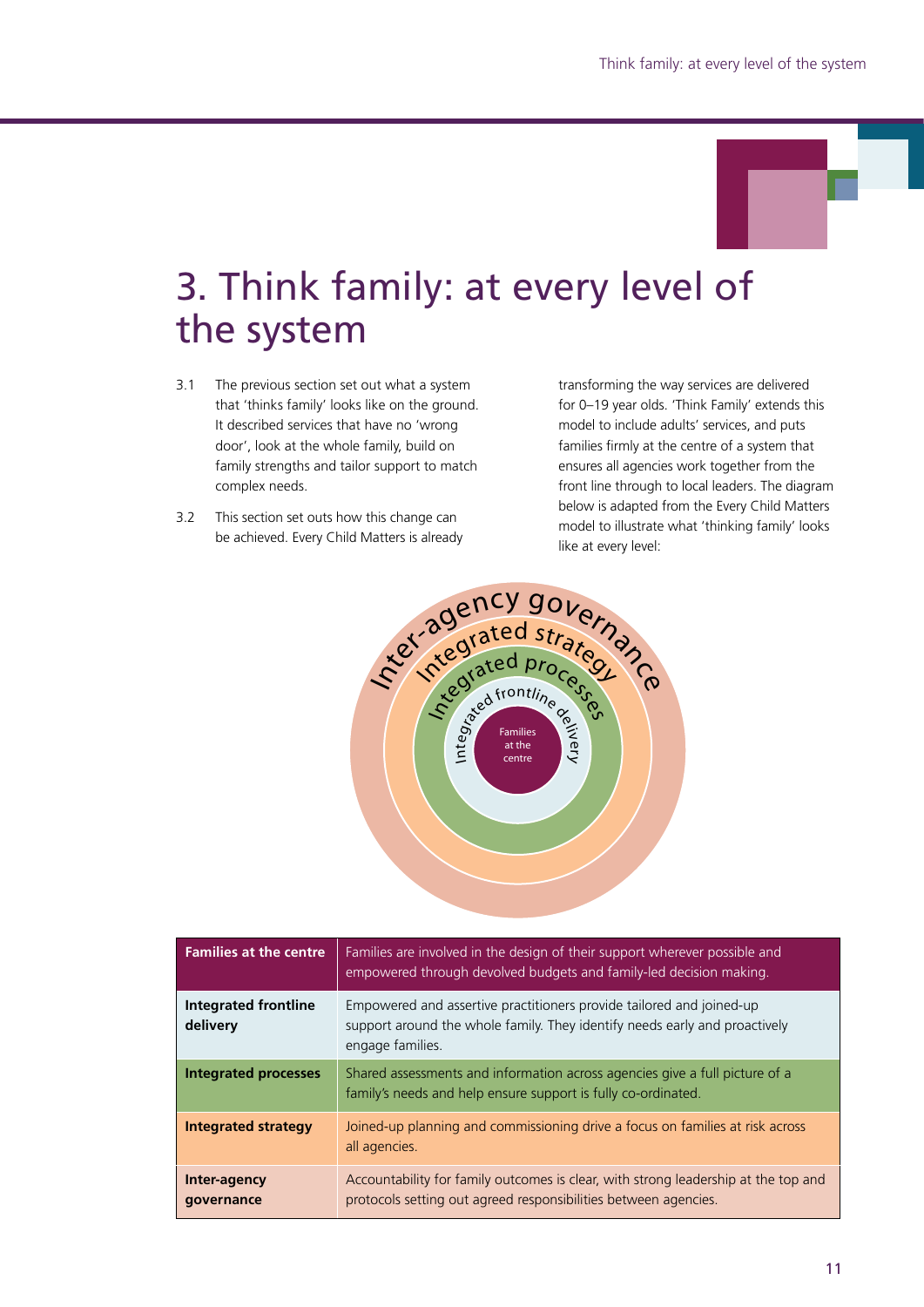3.3 The Family Pathfinders will aim to improve outcomes for families at risk by driving every level of the system to 'think family'. They will test and develop the key components of the 'think family' model as set out below.

#### *Empowered families at the centre*

- 3.4 Families know most about their own situation. They should be **empowered to shape the package of support** that they feel will help them achieve the best outcomes. Wherever possible families, including extended family members, should make decisions about their own lives and agree their own responses to challenging circumstances.
- 3.5 Indications from initial evaluations of individual budget pilots\* for disabled people<sup>7</sup> are promising. This sets a direction of travel towards devolved budgets which enable families working through a lead professional to commission their own services.
- 3.6 Families should be empowered to make decisions about their own lives. For example, Family Group Conferencing\* and other innovative approaches are being used to drive **family-led decision making**, building families' capacity to work through problems by themselves. Wider community networks and peer-led support should also be recognised as a crucial resource.
- 3.7 Each family needs tailored support that fits their size and structure, their culture and patterns of behaviour. Most family members will benefit from a supportive approach, but at certain times they may also need to be challenged to raise their aspirations or to change harmful behaviour. Each individual

needs the balance of challenge and support that best responds to their particular circumstances.

### *Integrated frontline delivery: empowered practitioners providing tailored and joined-up support*

#### **Empowered practitioners**

- 3.8 Most families at risk have regular contact with universal services.\* They may also be in touch with targeted and specialist services\* including those run by third sector organisations. Frontline professionals across all these agencies should be empowered to capitalise on these opportunities. They need the **tools and incentives to identify wider needs** and to proactively engage families in support.
- 3.9 The best professionals have always considered the family situation. This way of working should be embedded across all adults' and children's services. For example, adults' services should explore the support needs of their clients' children, just as children's services need to look out for the problems parents may face. Frontline practitioners in universal, targeted and specialist services should keep a constant look-out for wider support needs.
- 3.10 Encouraging all practitioners to 'think family' will allow risk to be identified earlier. Local commissioners will therefore need to decide how services will support the likely increase in numbers of referrals for preventative support. This might translate into a gradual shift in funding from crisis-led to preventative programmes, such as Targeted Youth Support.\*

<sup>\*</sup> See Glossary at Annex B.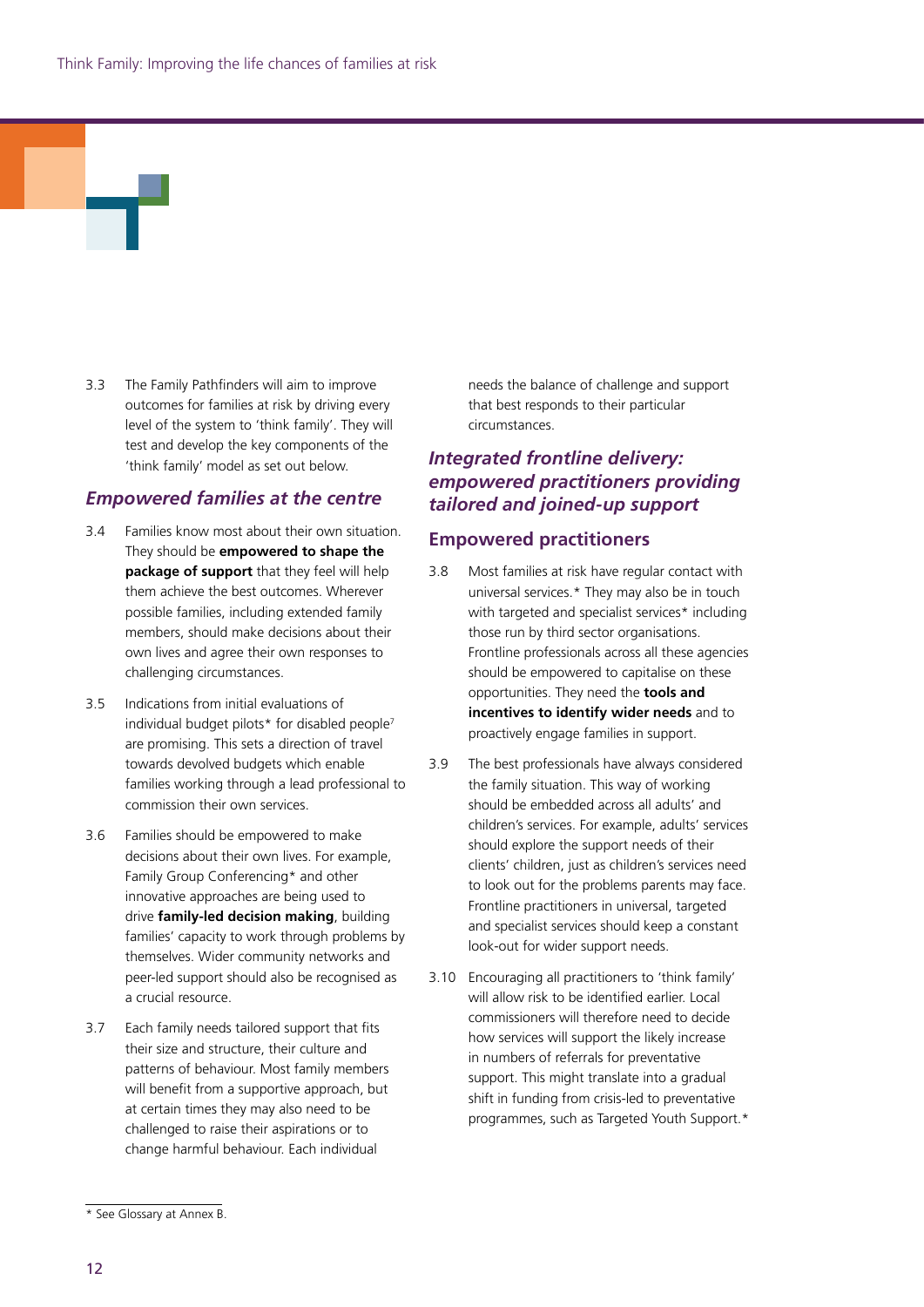

- 3.11 This will also support those who already take a family-based approach, such as social workers, district nurses and health visitors. The Government has recently emphasised the importance of health visitors<sup>8</sup> and announced an extra £30 million to expand the Family Nurse Partnerships and to embed the learning from this programme in universal child health services. The *Children's Plan* highlights the crucial role of children's social services and commits to establishing a framework for professional development for the children's social care workforce.
- 3.12 **Easily accessible and high-quality training** will help staff in both universal and specialist services to feel confident in identifying and addressing a wide range of family risk factors. Much can be learned from existing approaches. For example:
	- The training on motivational interviewing techniques provided to family nurses working in the Family Nurse Partnership programme.
	- The method of building staff capacity to identify and manage multiple family risk factors developed through the Family Intervention Projects.
- 3.13 There are also some strong training models on single issues. For example:
	- The Brief Interventions model trains frontline practitioners to identify and address problematic drinking behaviour through swift, targeted advice. Alcohol Concern has trained housing officers and teachers to use this intervention.<sup>9</sup>
	- One Plus One<sup>10</sup> trains practitioners, including those in health, education, social care and legal services, to deal with

relationship conflict and to help build strong family relationships.

3.14 For those working in children's services, the Children's Workforce Action Plan will be published in early 2008.11 The Government has also committed funding to transform the adult health and social care system,<sup>12</sup> including leadership from Skills for Care and the General Social Care Council (GSCC) to ensure entry level training and continued professional development for the adult health and social care workforce. This work will reflect the new skills required in a personalised system.

#### **Tailored and joined-up support**

- 3.15 Frontline staff across both children's and adults' services should be empowered to provide tailored and joined-up support. They should be given the flexibility to look beyond their normal remit and use their professional judgement to decide how to work in the most effective way for families. This might involve taking on a lead professional role, adapting an intervention to take account of family circumstances, or engaging clients with a specialist or targeted service. The role of practitioners in supporting the wider family should be acknowledged and applauded.
- 3.16 Practitioners should be given the **confidence and skills to work assertively and creatively** to engage families who are reluctant to accept support. Families with entrenched problems may be wary of services and it can be hard for them to motivate themselves and engage with support. Therefore, failing to meet appointments or declining help should not mean that the family is forgotten. Practitioners who are proactive and persistent have had considerable success in engaging some of the most excluded families.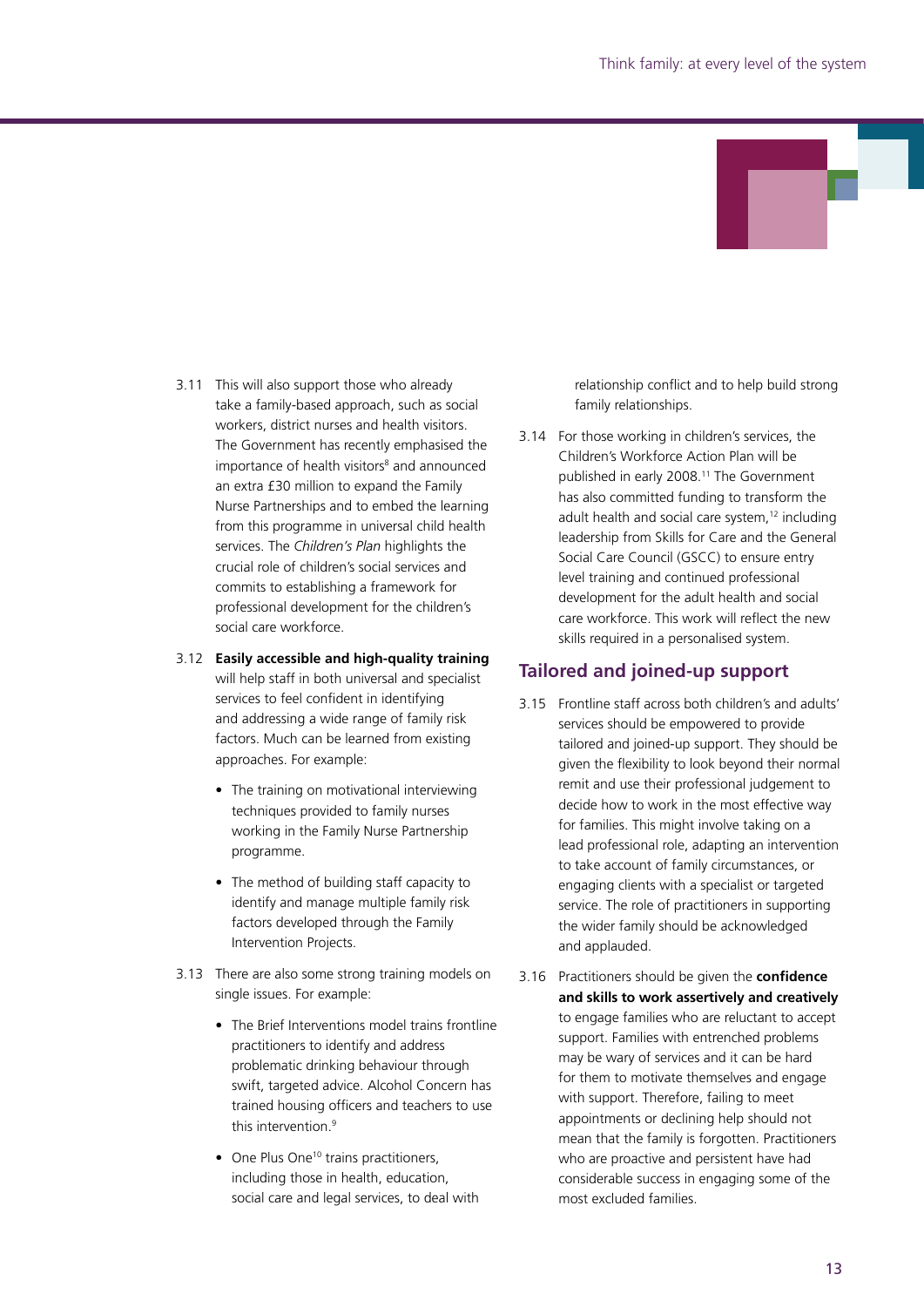- 3.17 A **lead professional** (or team around the family) can play a crucial role in engaging both the family and relevant service providers. The lead professional should co-ordinate a multi-agency support plan, bringing together agencies that provide support and, where appropriate, those that deal with enforcement. Working as part of **multi-agency teams** will allow staff to plan and co-ordinate effective support around the specific circumstances of each family.
- 3.18 The lead professional role provides an opportunity for practitioners to develop a full understanding of the challenges a family faces. He or she should work with the family to agree goals and aspirations and the steps needed to achieve change. All agencies involved with the family should discuss the family's needs and agree a shared set of objectives. Setting out support and expectations in a contract can help ensure that commitments made by families and practitioners are clear to both parties.
- 3.19 Partnership working with other agencies, including across adults' and children's services, will help staff gain a fuller picture of the family and sharpen the focus on what is needed to improve outcomes. Whatever their role in delivering services, all frontline practitioners should be able to understand how their engagement with an individual fits in with other support that the family may be receiving.

### *Integrated processes: shared assessments and information*

3.20 Providing seamless support for families requires assessments that capture a full picture of the individual's and families' needs and that services work together in an appropriate and safe manner.

#### **Co-ordinated assessment processes**

- 3.21 **Assessment processes** across all services, from antenatal screening through to intensive assessments in adult mental health, should take into account interrelated needs and the wider family situation. All assessments should consider caring responsibilities and family relationships in order to pick up the potential support needs of other members of the client's family.
- 3.22 For individuals with multiple needs, an overarching assessment should bring together pieces of information that would otherwise be scattered across the system. Frontline practitioners should build on this knowledge base when reviewing progress or designing support. This assessment process should build on progress made through the Common Assessment Framework (CAF) for children and young people,\* implemented as part of the Every Child Matters agenda. The CAF provides a shared and holistic assessment for children and young people with additional needs. It takes account of family risk factors and can therefore also help to identify and direct support towards the unmet needs of other family members – a parent's learning disability, or an older sibling's substance misuse, for example.
- 3.23 Any trained practitioner working with the child or their family can undertake the CAF. With training and support, adults' services such as housing and the police could become more confident in identifying when a child may have additional needs, and in approaching others to undertake a CAF where appropriate.
- 3.24 The greater diversity of agencies and providers across adults' services makes joining up harder than for children's services. However, there are moves towards integrating assessment processes for vulnerable adults. For example,

<sup>\*</sup> See Glossary at Annex B.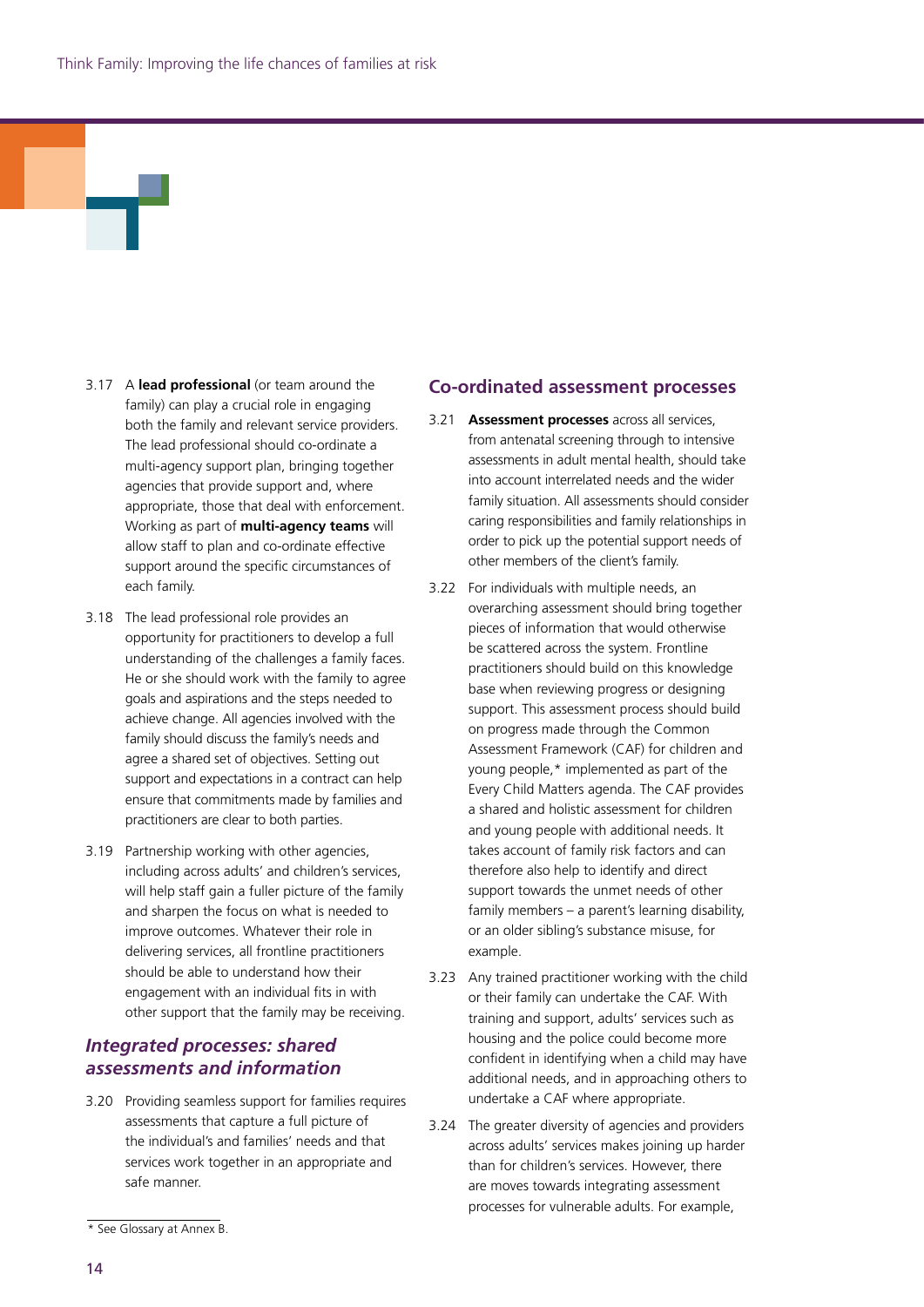

the Department of Health is currently developing a Common Assessment Framework for adults\* with longer-term health and social care needs that require a multi-disciplinary response. There are plans to expand this assessment to include housing, third sector providers and wider services in the future.

3.25 For families with complex problems, a whole family assessment should be considered. This can provide the framework for planning and monitoring an intensive, multi-agency package of support. A whole family assessment brings together individual assessments to provide an overview of family strengths, risks, relationships and needs. Family Intervention Projects and the Multi-Agency Risk Assessment Conference (MARAC)\* approach towards domestic violence are already successfully using family assessments.

### **Joining up children's and adults' services**

- 3.26 Staff in adults' services will often know that problems faced by clients who are parents are likely to be affecting children and other family members. But this information is not always shared, missing opportunities to put in place preventative support for the children and family. The best adults' services already consider sharing information with their colleagues in children's services, to help them identify problems and intervene early.
- 3.27 Frontline staff must be equipped with the right tools to decide when and where to share information. In normal circumstances, they should seek explicit consent from their clients to pass on personal information and explain how this will help to improve family outcomes.

However, where there is a child protection issue, practitioners must act in accordance with local safeguarding procedures, in order to ensure that children are protected.

- 3.28 Sharing information could help families in a number of situations:
	- A change in the parent's circumstances occurs that may signify a period of increased risk for the child, *for example, when a parent is sent to prison*. 13
	- A family is experiencing a range of ongoing and compounding difficulties that may be having negative impacts on the child, *for example, repeated periods of homelessness and alcohol misuse*.
	- • Crisis-led contact with services allows staff to identify problems that are likely to be affecting the wider family, *for example, identifying domestic violence through admissions to Accident and Emergency departments*.
- 3.29 High-quality training and guidance will help to build practitioners' confidence and inform their judgement on when it is beneficial, appropriate and legal to share information. Guidance on information sharing for practitioners working with children and young people is available through the Every Child Matters website.<sup>14</sup> Communities and Local Government are currently developing guidance for adults' services. This is part of a cross-government programme of work on information sharing, led by the Ministry of Justice.<sup>15</sup>
- 3.30 The Victoria Climbié inquiry has led to a range of improvements in systems and processes to support different professionals working with families. From 2008, ContactPoint\* will provide an electronic database giving contact

<sup>\*</sup> See Glossary at Annex B.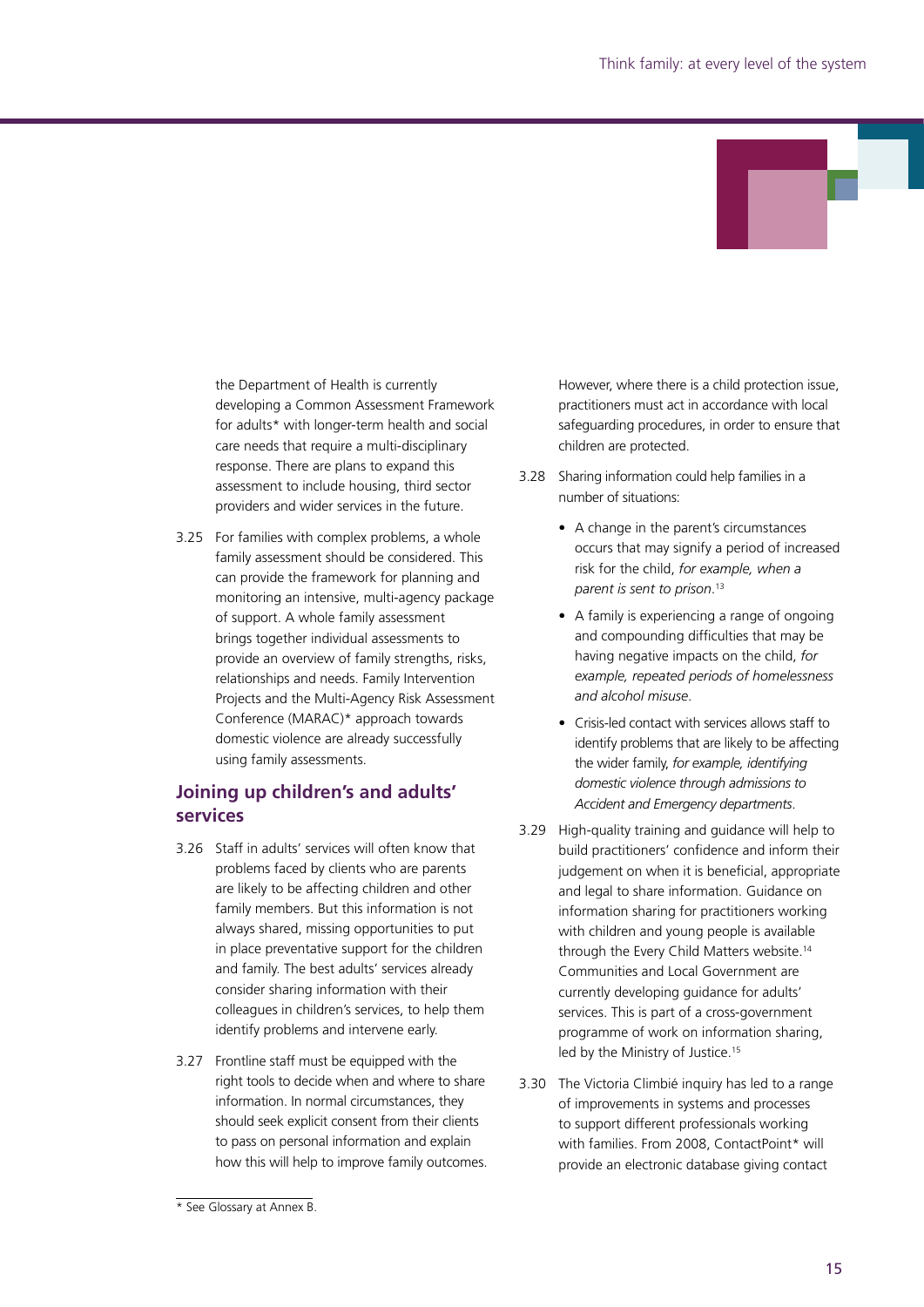details of practitioners working with every child in England. This will provide a valuable tool to support communication between services. Authorised ContactPoint users working with children and their families will be able to access the database in order to find contact details for the child's GP, lead professional or other relevant practitioner. Access to the information will be strictly controlled and restricted to authorised users who need it as part of their work. Where appropriate, they will be able to contact these practitioners to share information, in order to deliver more co-ordinated support and protect children from risk.16

### *Integrated strategy: joined-up planning and commissioning*

3.31 To be more than the sum of their parts, services need joint strategic planning and joint commissioning processes. There are already a number of structures in place which local authorities can develop to target and support families at risk.

### **Strategic planning for family outcomes**

- 3.32 Local Strategic Partnerships can play a key role in strategic planning for families at risk. They provide natural incentives for partners from both adults' and children's services to collaborate: each partner can support positive outcomes for the clients of the other agencies.
- 3.33 Improved strategic collaboration can lead to a more efficient use of limited resources and can help manage the shift across systems from crisis to prevention.
- 3.34 Local authorities have a statutory obligation to promote the welfare of all children<sup>17</sup> and *Strong and Prosperous Communities*<sup>18</sup> sets out a new role for local authorities as strategic leaders to ensure co-ordination across agencies. All this means that joined-up planning can be driven by local areas themselves rather than by structural or legislative change directed from the national level.
- 3.35 Setting the vision and priorities for each area through a Local Area Agreement presents a key opportunity to put the needs of families at risk at the heart of systems and services. Where families at risk are identified as a priority in an area, these families can be reflected as relevant priorities in the Local Area Agreement.
- 3.36 Joint planning for families at risk does not necessarily mean setting up new partnerships or new strategies: where appropriate, local areas can draw partners together through existing bodies such as Local Safeguarding Children Boards,\* or through adult safeguarding arrangements, which will already include many of the key agencies. Joint strategies for families at risk can also be embedded in other local plans such as Children and Young People Plans, Local Parenting Strategies, Local Delivery Plans and Community Safety Plans. Areas will need to develop clear protocols for how boards and partnerships work together to ensure that strategies add value and that each agency meets its statutory objectives.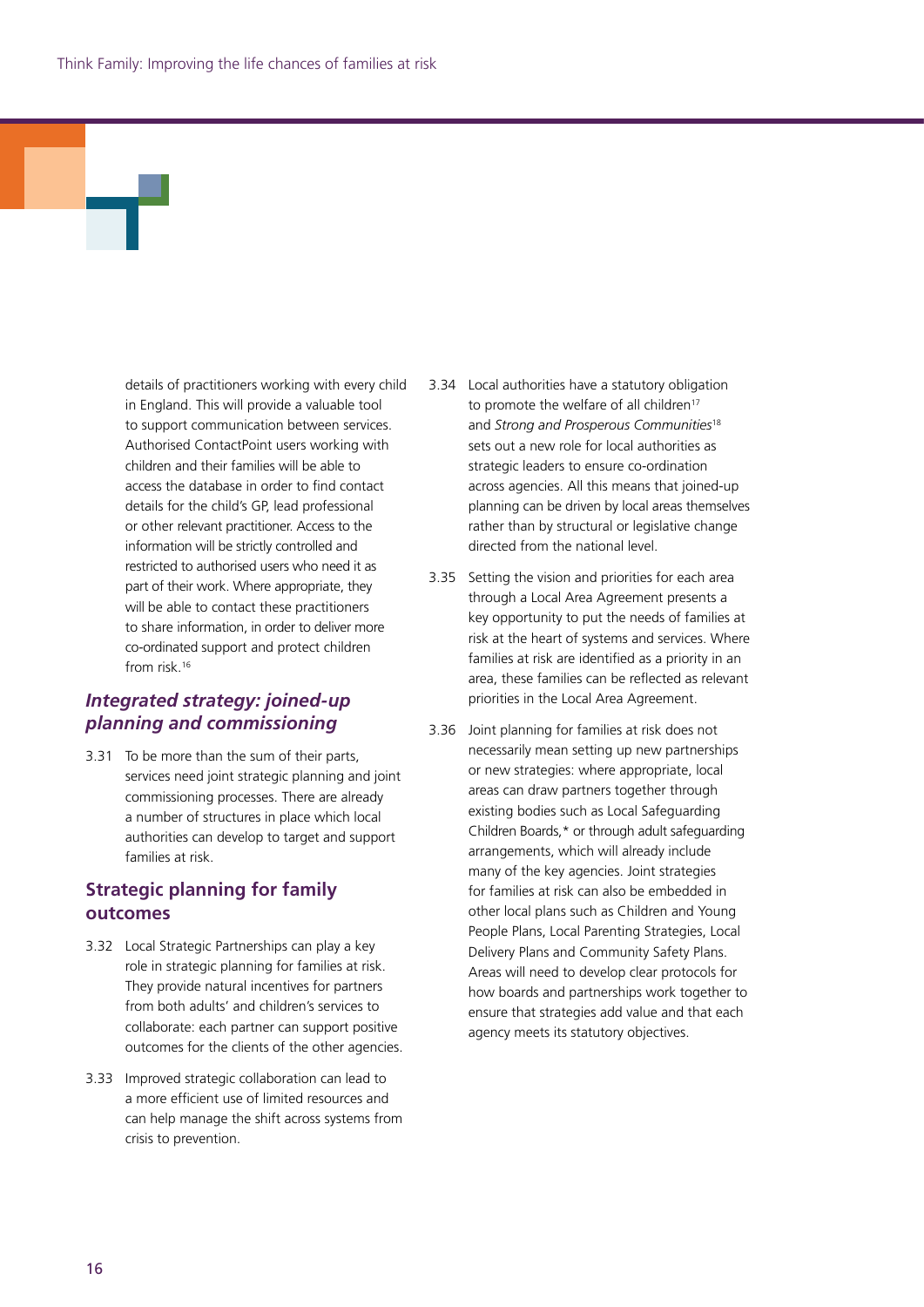

## **Joint commissioning for common goals**

- 3.37 As part of strategic planning, joint commissioning can help make better use of existing resources and target them more effectively at families at risk. Commissioning arrangements vary across agencies and they need to ensure that their commissioning processes align to support families at risk. Local partners should work together to build the most complete picture of need in the local population and use this as the basis for agreeing shared priorities and for joint commissioning of services.
- 3.38 This will require the involvement of all agencies who work with families across both adults' and children's services and from the public, third and private sectors. Including the third sector as a key partner in commissioning arrangements can enhance the identification of needs and generate innovative solutions to service delivery.
- 3.39 Areas may build on progress in developing joint commissioning through children's trust arrangements by linking with key adults' services. These services could include housing, Jobcentre Plus, adult skills, mental health, learning disability, the third sector, and health and criminal justice services.

### *Integrated governance: clear accountability*

3.40 Because families at risk can present a range of challenges, responsibility for providing support can fall between agencies. It is important that accountability is clear, with strong leadership at the top and protocols setting out responsibility between agencies.

- 3.41 The exact arrangements for **leadership** at the top are best determined locally. A local family champion – similar to the Lead Member for Children – could help drive co-operation. For example, a lead councillor or official might be nominated with responsibility for the outcomes of families at risk and be tasked with driving inter-agency working through the Local Strategic Partnership.
- 3.42 Agreed **protocols** between agencies should help ensure that partners share accountability for improving the outcomes of families at risk. These can clarify professional roles and responsibilities when working with multiple agencies and give professionals the confidence to work together around the needs of families at risk.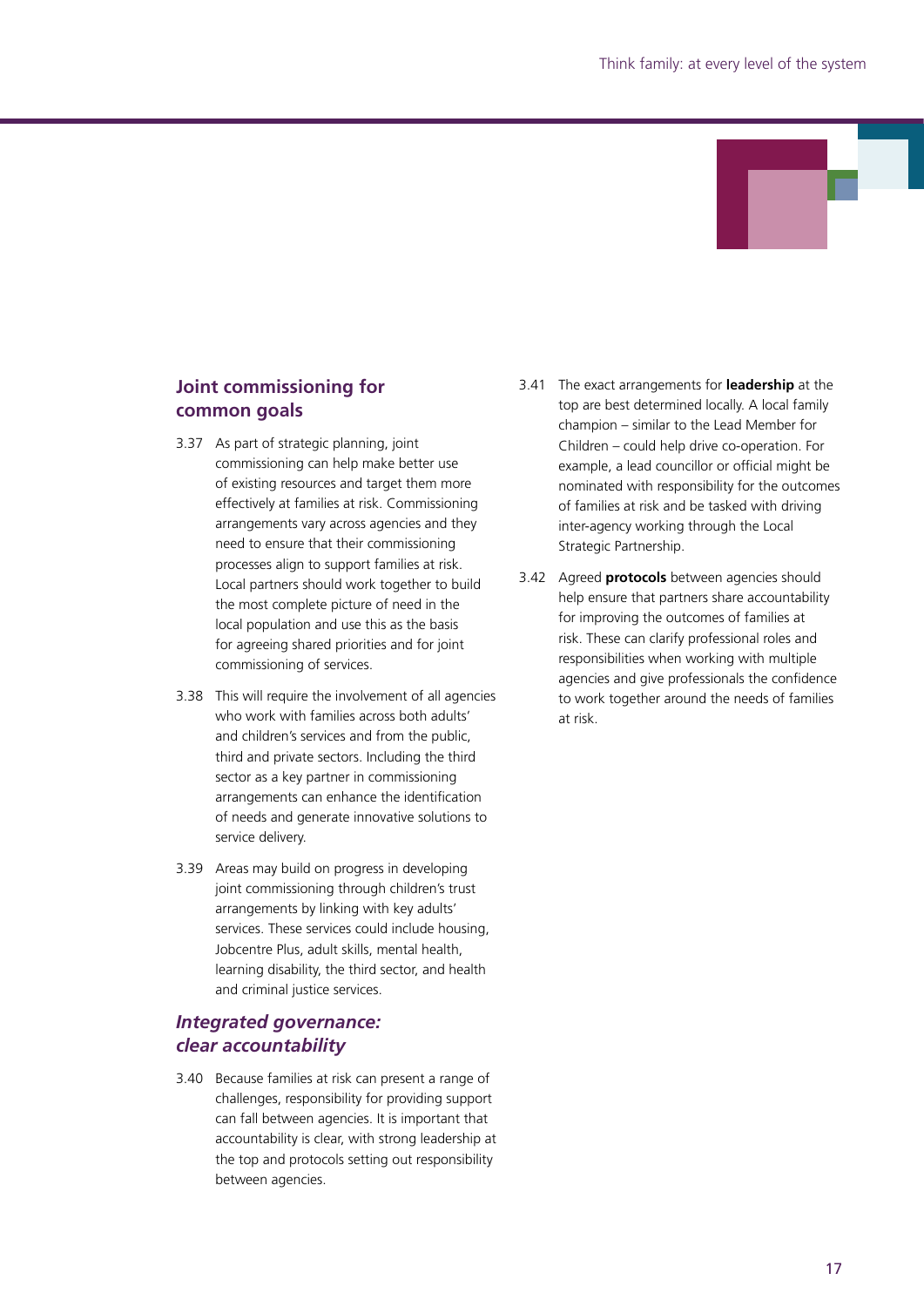# 4. The shared journey ahead

- 4.1 The Government's ambition is for all families to be better supported, including those at risk. Our goal is that, in every local area, improved collaboration and co-ordination between adults' and children's services builds the capacity to 'think family' and delivers seamless support to families at risk. Achieving this goal means embarking on a shared journey with central government and local areas – as well as families themselves – all having an important role to play.
- 4.2 This document has set out how systems and services that 'think family' can transform the life chances of families at risk. Based on what we have already learnt from some of the most innovative areas of the country, it has also described the mechanisms that the Government believes all local areas could draw upon to transform systems and services.
- 4.3 To support local areas, the Government has committed £16 million to enable some areas to test out and develop the model through a series of Family Pathfinders. The pathfinder programme offers a key opportunity for local areas to innovate and learn from one another. The Government will also link in to wider communities of interest such as the Narrowing the Gap in Outcomes\* network of local authorities to tap into the ideas, enthusiasm and expertise of practitioners in local areas and provide a focal point for wider work across the country.
- 4.4 At the national level, the Government pledges to listen to local areas and to strip away barriers to collaboration and co-operation wherever possible. Furthermore, the Government will take steps to embed 'thinking family' across Whitehall, and this document brings together a number of policy changes and reviews that are either already under way

or being announced shortly that lead in this direction. The following sections set out these steps in more detail.

#### **Family Pathfinders**

- 4.5 The local Family Pathfinders present an exciting opportunity to develop the model set out in this document and to improve outcomes for families at risk. Through the pathfinders, local authorities and their partners will be developing the systems and services described in the previous sections. They will be testing out the key components and taking them forward in new directions. The pathfinders will be developing new ways of working with families that draw on the collective strengths of children's and adults' services and will be at the heart of a wider learning process. Families themselves will play a key part in the development of the pathfinders and all pathfinder areas will be asked to show how they have involved families at risk in the design of their systems and services.
- 4.6 The Family Pathfinders will aim to improve outcomes for families at risk, including those who are not being effectively engaged and supported by existing services. They will:
	- build on Every Child Matters to encourage greater co-operation between children's services and key adults' services, including, for example, social care, employment, housing, adult mental health and adult skills;
	- develop locally-led learning on how system change across adults' and children's services can improve support for vulnerable families; and
	- embed early intervention and prevention of inter-generational transmission of disadvantage within the system of support.

<sup>\*</sup> See Glossary at Annex B.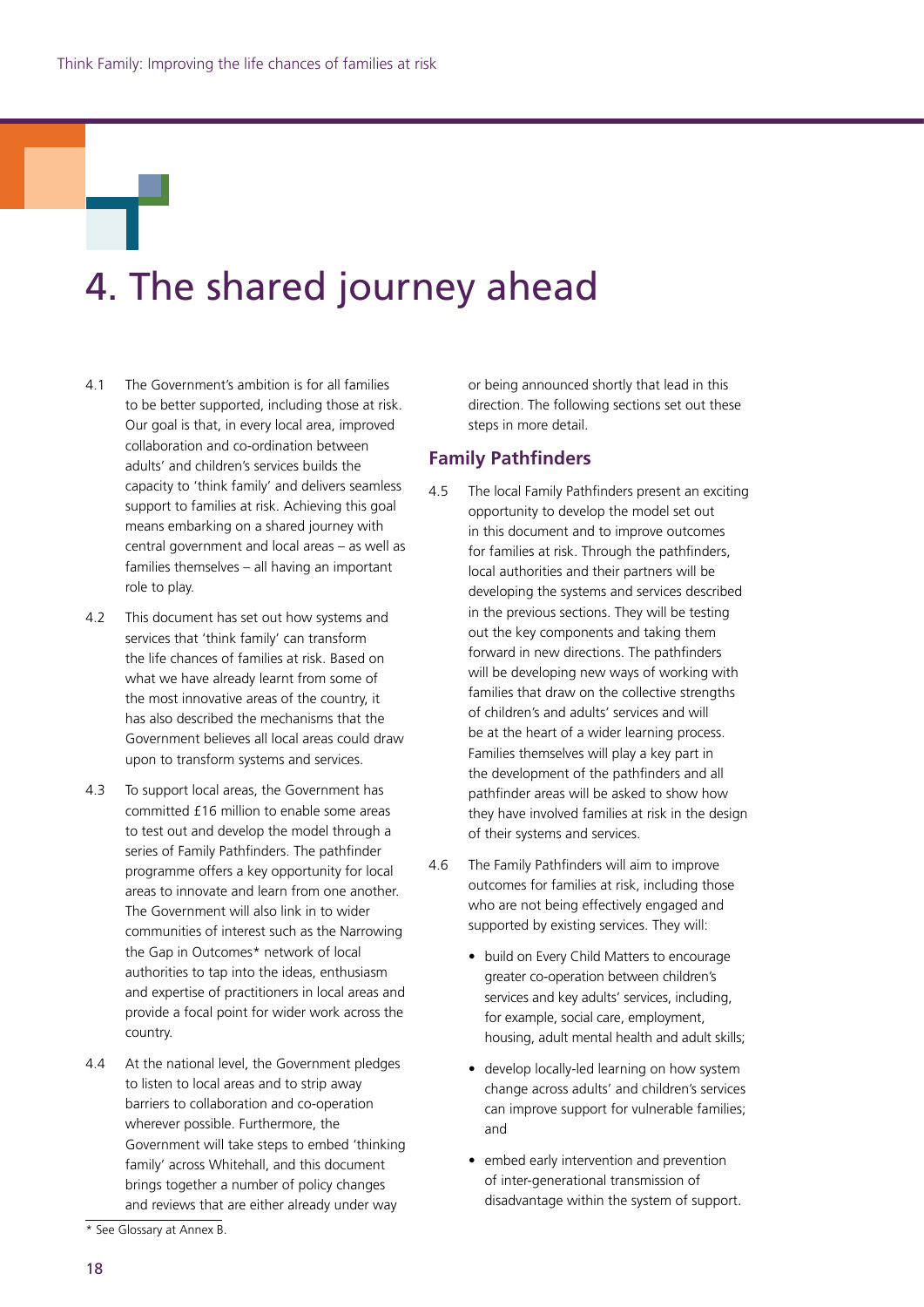

- 4.7 The Family Pathfinders will tell us what works and what needs to change. A dynamic model of learning is envisaged, in which the Family Pathfinders are used to identify changes that need to happen locally and nationally in order to deliver improved services and outcomes. They will build on the existing good practice being developed in local areas and initiate a process to push forward more ambitious reforms to the system.
- 4.8 The Family Pathfinder programme will be an evolving process. The sites will engage in an ongoing dialogue with policy-makers and commissioners at national, regional and local levels. The work will be linked into the Department for Children, Schools and Families and the Local Government Association network of local authorities who are involved in the Narrowing the Gap in Outcomes project.
- 4.9 Representatives from the Family Pathfinders will create a forum, which will feed into the development of national government policy. This will also provide a way for the Family Pathfinders to review and compare experiences. It will begin to build up consensus on what works, but also highlight local variation and diversity of approach. The forum will allow local areas to challenge each other and will encourage deliberation and creative input into how to make systems work better.
- 4.10 The Family Pathfinders will be independently evaluated and lessons will be shared with all local areas. Local and central government will develop communication plans to ensure that early learning is shared and new ideas tested. Understanding what does not work under certain circumstances is as important as sharing lessons on what is effective.

### **Invitation to bid**

4.11 The invitation is open to all local authorities to bid in conjunction with their partners.

**For further details visit: www.everychildmatters.gov.uk/parents/ pathfinders/**

### **Development in other local areas: the wider learning process**

- 4.12 'Think Family' is relevant for every local area, not just for those selected to be Family Pathfinder sites, and all local authorities and their partners will be invited to contribute to the development of the 'think family' approach. The components are intentionally flexible, and can be used and adapted to different services and local circumstances.
- 4.13 This document marks the Government's pledge to ensure that all local areas can share in the learning and contribute their own experiences. The next steps are to open up the dialogue and provide a focus for local policy-makers and service providers, including those from the third sector, to work together to shape this exciting new approach.

### **Embedding 'think family' across Whitehall**

- 4.14 The Government is committed to supporting local areas to 'think family' by removing the barriers that inhibit innovation and co-operation at the front line and helping to provide the resources, tools and support needed to make a difference.
- 4.15 The Department for Children, Schools and Families was created by the Prime Minister on 28 June 2007. For the first time, this brings together work taking place across government to support families and underlines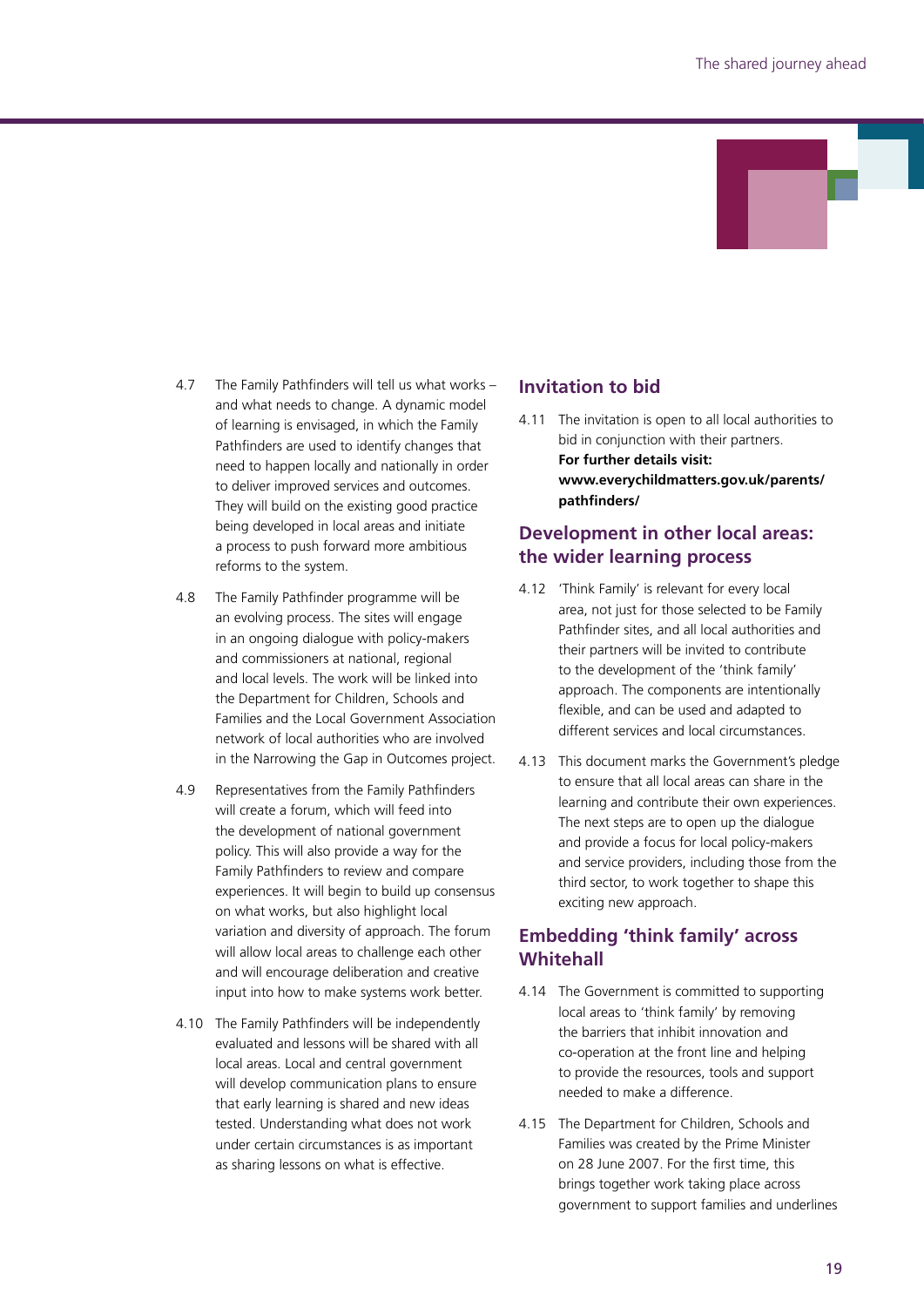#### the importance of the family unit in improving life chances. The Government has also recently announced new joint departmental responsibility arrangements for tackling child poverty shared between HM Treasury, the Department for Children, Schools and Families and Department for Work and Pensions.

- 4.16 Furthermore, the Government is taking steps to embed 'thinking family' across Whitehall. As a first step, this document sets out a number of policy changes and reviews, either already under way or being launched shortly that lead towards a system that 'thinks family' and improves support for families at risk. These aim to:
	- improve identification and engagement of children and families at risk;
	- build on family strengths by helping family members to support one another in times of difficulty;
	- encourage services to take a whole family approach by building their capacity to work with clients as part of a family and not simply as individuals; and
	- improve the level of support available for families at risk by funding intensive, tailored and effective family services and better targeting of existing services.

 Further detail on these steps is set out in the tables on the following pages.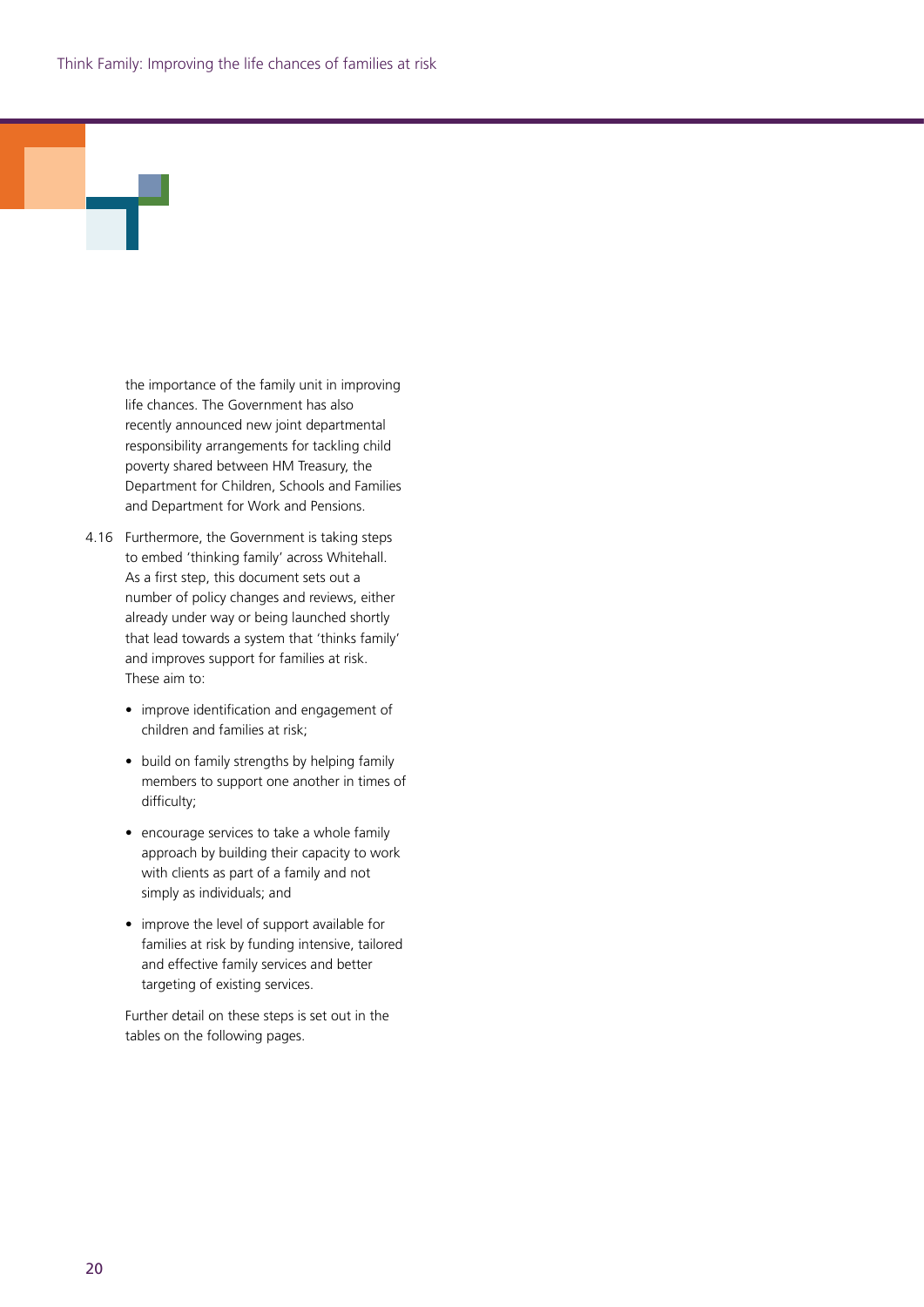

| אכה או סווק עסטה ווואוס זווין ועכותותנומנוסוו עווע כווקטקכוווכות טרכווווערכוו עווע ועוווווכז על וואג                                                                                                                                                          |                                                                                                                                        |  |
|---------------------------------------------------------------------------------------------------------------------------------------------------------------------------------------------------------------------------------------------------------------|----------------------------------------------------------------------------------------------------------------------------------------|--|
| <b>The Government will:</b>                                                                                                                                                                                                                                   | <b>Lead Department(s)</b>                                                                                                              |  |
| Ensure that the Child Maintenance and Enforcement Commission focuses on<br>actively engaging with vulnerable families to ensure that they receive child<br>maintenance and can get help to secure payment [autumn 2008, subject to<br>Parliamentary approval] | Department for Work and<br>Pensions                                                                                                    |  |
| Explore ways to go further to identify young people who are at risk of<br>offending in the new Youth Crime Action Plan. Recognise the importance<br>of family risk factors and parenting in relation to offending behaviour<br>[forthcoming in 2008]          | Home Office<br>Ministry of Justice<br>Department for Children,<br>Schools and Families                                                 |  |
| Through the Financial Capability Action Plan, consider using Sure Start<br>Children's Centres or Parent Support Advisers as a route through which<br>parents can be signposted towards information on financial capability<br>[spring 2008]                   | <b>HM Treasury</b><br>Department for Children,<br><b>Schools and Families</b><br>Department for Innovation,<br>Universities and Skills |  |
| Explore ways for the National Offender Management Service (NOMS) and<br>children's services to systematically assess and meet a child's needs when<br>their parent goes to prison [forthcoming in 2008]                                                       | Ministry of Justice<br>Department for Children,<br>Schools and Families                                                                |  |
| Publish a Child Wellbeing Index, which will provide localised and detailed<br>information on levels of child wellbeing to enable commissioners to target<br>area-based support for families more accurately [spring 2008]                                     | Communities and Local<br>Government                                                                                                    |  |
| The Government has announced in the Children's Plan that it will:                                                                                                                                                                                             | <b>Lead Department(s)</b>                                                                                                              |  |
| Provide Sure Start Children's Centres in the most disadvantaged areas with<br>three outreach workers who visit families in their homes, with the aim of<br>increasing engagement among families with the most complex needs                                   | Department for Children,<br><b>Schools and Families</b>                                                                                |  |

### **No wrong door: improving identification and engagement of children and families at risk**

ſ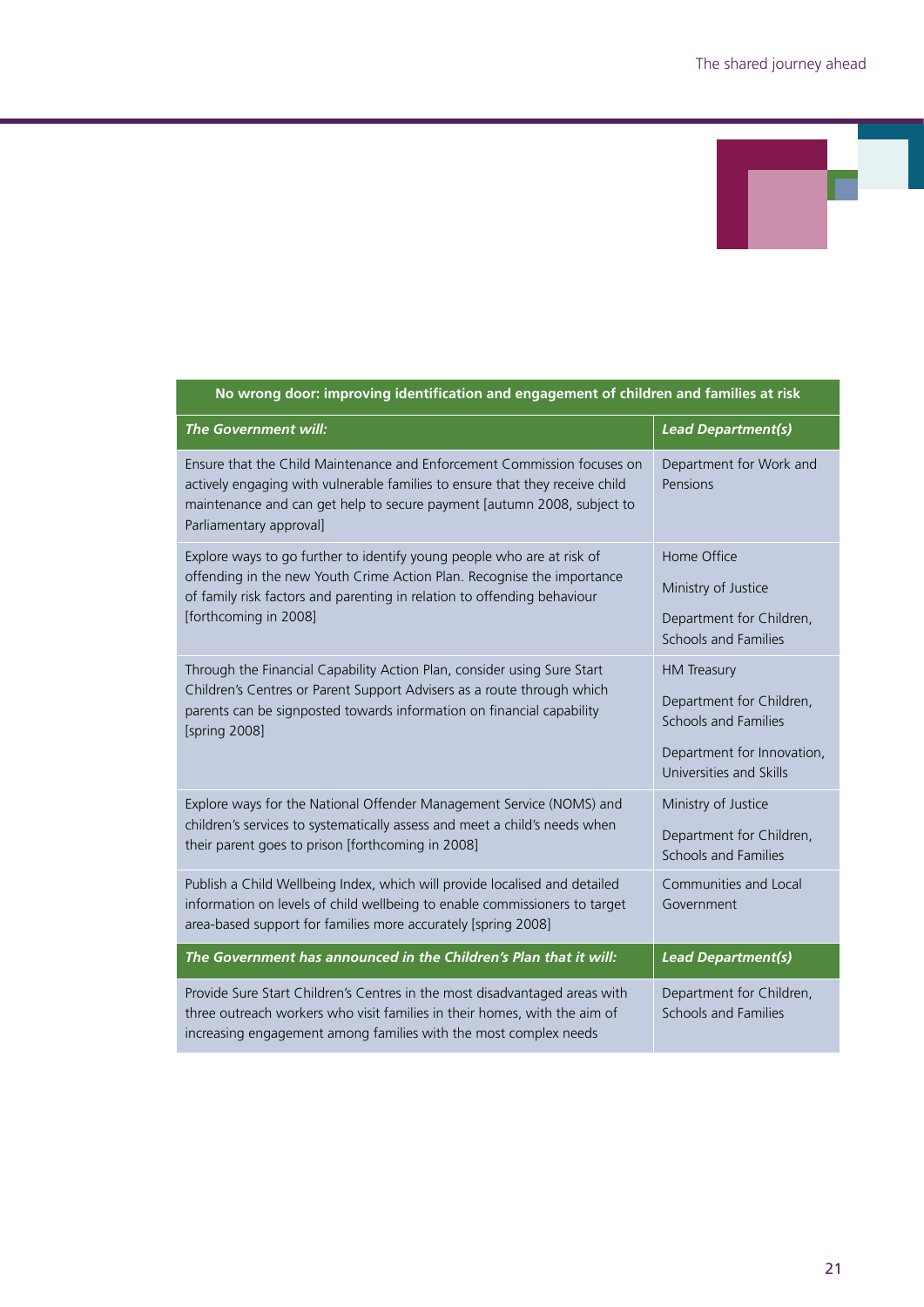| Build on strengths: support families to support each other                                                                                                                                                                                                                                    |                                                                          |
|-----------------------------------------------------------------------------------------------------------------------------------------------------------------------------------------------------------------------------------------------------------------------------------------------|--------------------------------------------------------------------------|
| The Government will:                                                                                                                                                                                                                                                                          | <b>Lead Department(s)</b>                                                |
| Work to ensure children living in families affected by substance misuse and<br>taking on a caring role are able to access the support offered to other young<br>carers. This will be considered in the context of the Prime Minister's Carers<br>Strategy Review [spring 2008]                | Department for Children,<br>Schools and Families<br>Department of Health |
| Work to ensure, where young people take on caring roles, they receive<br>adequate support and services that safeguard their childhood and aspirations<br>as children and young people. This will be considered in the context of the<br>Prime Minister's Carers Strategy Review [spring 2008] | Department for Children,<br>Schools and Families<br>Department of Health |
| Through the Drugs Strategy, ensure that drug misusing parents are given<br>appropriate access to drugs treatment support to prevent and reduce the<br>harm caused to their children [spring 2008]                                                                                             | Department for Children,<br>Schools and Families<br>Department of Health |
| Publish revised guidance on the 1989 Children Act, as set out in Care<br>Matters: Time for Change, to set out local authorities' responsibilities to<br>support family members who are carers and include a new framework for<br>assessing related carers [by December 2009]                  | Department for Children,<br>Schools and Families                         |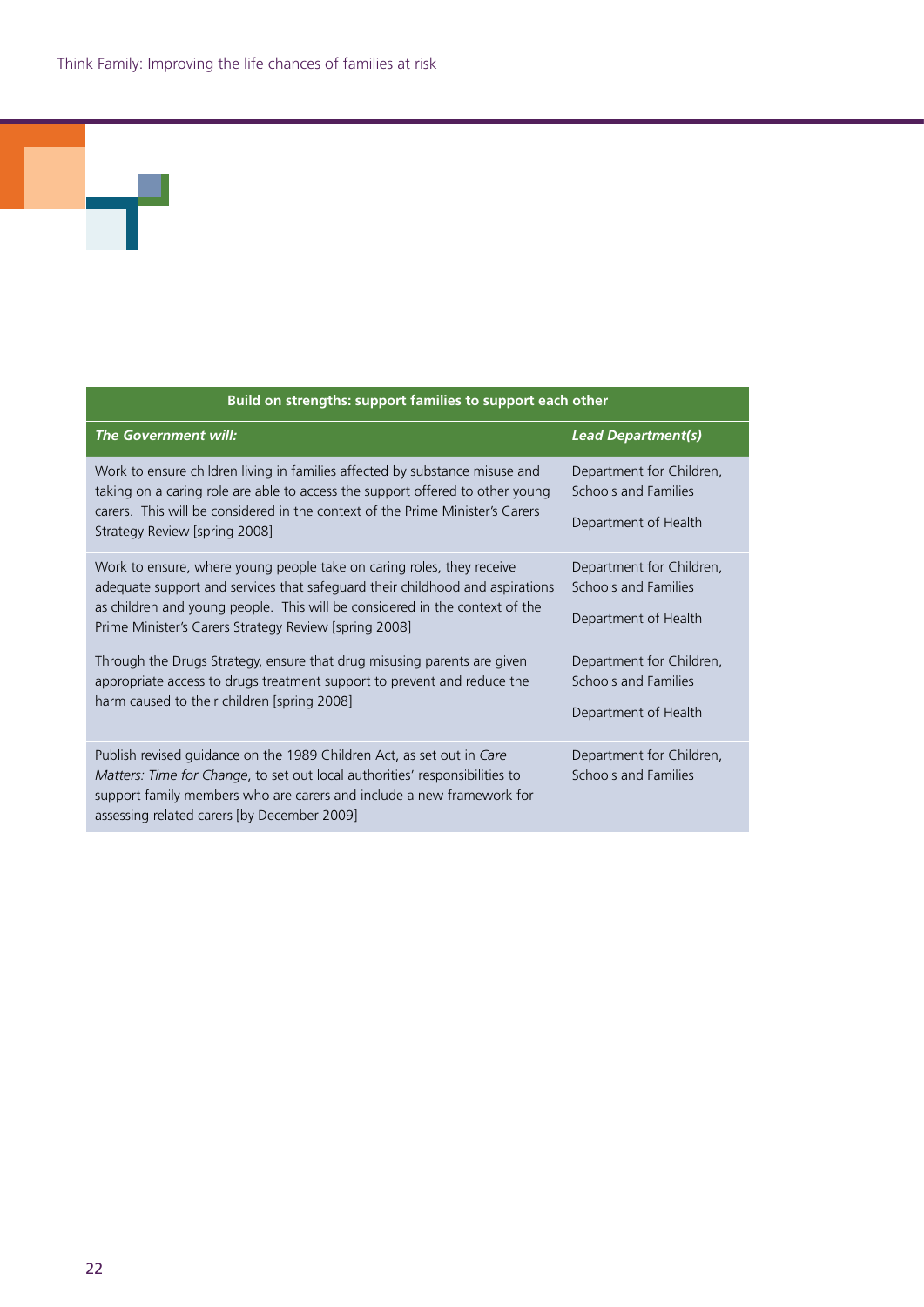| Looking at the whole family: encouraging services to take a whole families approach                                                                                                                                                                                                                                                                                            |                                                                                                                                        |  |
|--------------------------------------------------------------------------------------------------------------------------------------------------------------------------------------------------------------------------------------------------------------------------------------------------------------------------------------------------------------------------------|----------------------------------------------------------------------------------------------------------------------------------------|--|
| <b>The Government will:</b>                                                                                                                                                                                                                                                                                                                                                    | <b>Lead Department(s)</b>                                                                                                              |  |
| Set clear and achievable expectations of offender managers <sup>*</sup> and local<br>partners to ensure better access to mainstream services for families of<br>offenders facing social exclusion [spring 2008]                                                                                                                                                                | Ministry of Justice<br>Department for Children,<br><b>Schools and Families</b>                                                         |  |
| Encourage better information sharing between adult mental health services<br>and children's services to support parental responsibilities. Encourage<br>assessment and planning in secondary mental health care, such as the<br>Care Programme Approach,* to include family situation and parental<br>responsibilities [January 2008]                                          | Department of Health                                                                                                                   |  |
| Launch the Social Care Institute for Excellence/National Institute for Health<br>and Clinical Excellence Mental Health and Child Welfare Guidelines in<br>summer 2008 along with five pilot sites to test the implementation of the<br>guidelines [summer 2008]                                                                                                                | Department of Health                                                                                                                   |  |
| Embed, through the forthcoming National Drug Strategy, a strong focus on<br>the harm that substance misuse (drugs and alcohol) causes to children and<br>families. Set out steps to ensure that families affected by substance misuse<br>are identified earlier and offered improved support, and promote a greater<br>involvement of families in drug treatment [spring 2008] | Home Office<br>Department for Children,<br>Schools and Families<br>Department of Health                                                |  |
| Through the Financial Capability Action Plan, work to ensure that the<br>financial capability of families at risk is improved by integrating financial<br>capability material and curricula into a wider range of learning programmes<br>such as basic skills courses [spring 2008]                                                                                            | <b>HM Treasury</b><br>Department for Children,<br><b>Schools and Families</b><br>Department for Innovation,<br>Universities and Skills |  |
| Encourage housing providers to play a greater role in improving family<br>outcomes through the exercise of new powers which will enable Registered<br>Social Landlords and local authorities to apply for Parenting Orders* and<br>enter into Parenting Contracts* [already announced]                                                                                         | Communities and Local<br>Government                                                                                                    |  |

\* See Glossary at Annex B.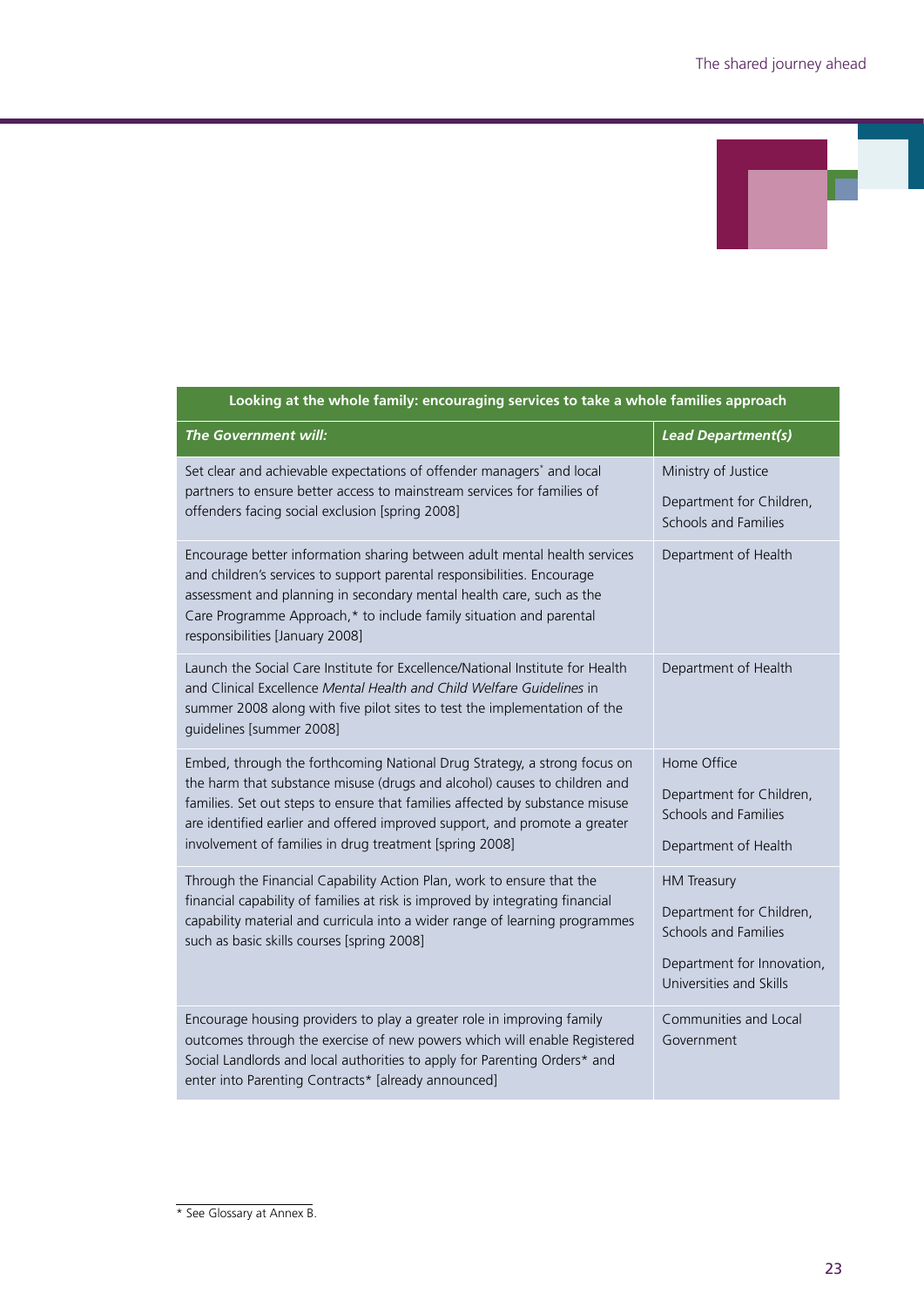ч

| Intensive, tailored support: funding better services for families at risk                                                                                                                                                                                                                                                                                                                                               |                                                                                                           |  |
|-------------------------------------------------------------------------------------------------------------------------------------------------------------------------------------------------------------------------------------------------------------------------------------------------------------------------------------------------------------------------------------------------------------------------|-----------------------------------------------------------------------------------------------------------|--|
| The Government has announced that, over the next Comprehensive<br><b>Spending Review period, it will:</b>                                                                                                                                                                                                                                                                                                               | <b>Lead Department(s)</b>                                                                                 |  |
| Invest a further £18 million in Family Intervention Projects to build on their<br><b>SUCCESS</b>                                                                                                                                                                                                                                                                                                                        | Department for Children,<br>Schools and Families                                                          |  |
| Invest £17.5 million in ten Multi-Systemic Therapy pilot sites* that will test<br>out a family and community-based treatment for young people with complex<br>clinical, social and educational problems, including violence, anti-social<br>behaviour, drugs misuse and school expulsion                                                                                                                                | Department of Health<br>Department for Children,<br>Schools and Families                                  |  |
| Invest an additional £170 million in Psychological Therapies and, building<br>on existing pilot sites in Doncaster and Newham, implement the Improving<br>Access to Psychological Therapies programme in 2008                                                                                                                                                                                                           | Department of Health                                                                                      |  |
| Invest £30 million in the expansion of the Family Nurse Partnership<br>programme and embedding learning from this programme in universal child<br>health services                                                                                                                                                                                                                                                       | Department of Health<br>Department for Children,<br>Schools and Families                                  |  |
| Explore how to prioritise families at risk in the funding and delivery of English<br>for Speakers of Other Languages training                                                                                                                                                                                                                                                                                           | Department for Innovation,<br>Universities and Skills                                                     |  |
| The Government has announced in the Children's Plan that it will:                                                                                                                                                                                                                                                                                                                                                       | <b>Lead Department(s)</b>                                                                                 |  |
| Invest £30 million to expand family literacy, language and numeracy<br>provision to a further 70,000 families over the next three years. For example,<br>the Government will work with the Learning and Skills Council and local<br>authorities to ensure that parents and carers from families at risk are<br>included in the priorities within the funding and delivery arrangements of<br>family learning programmes | Department for Innovation,<br>Universities and Skills<br>Department for Children,<br>Schools and Families |  |

<sup>\*</sup> See Glossary at Annex B.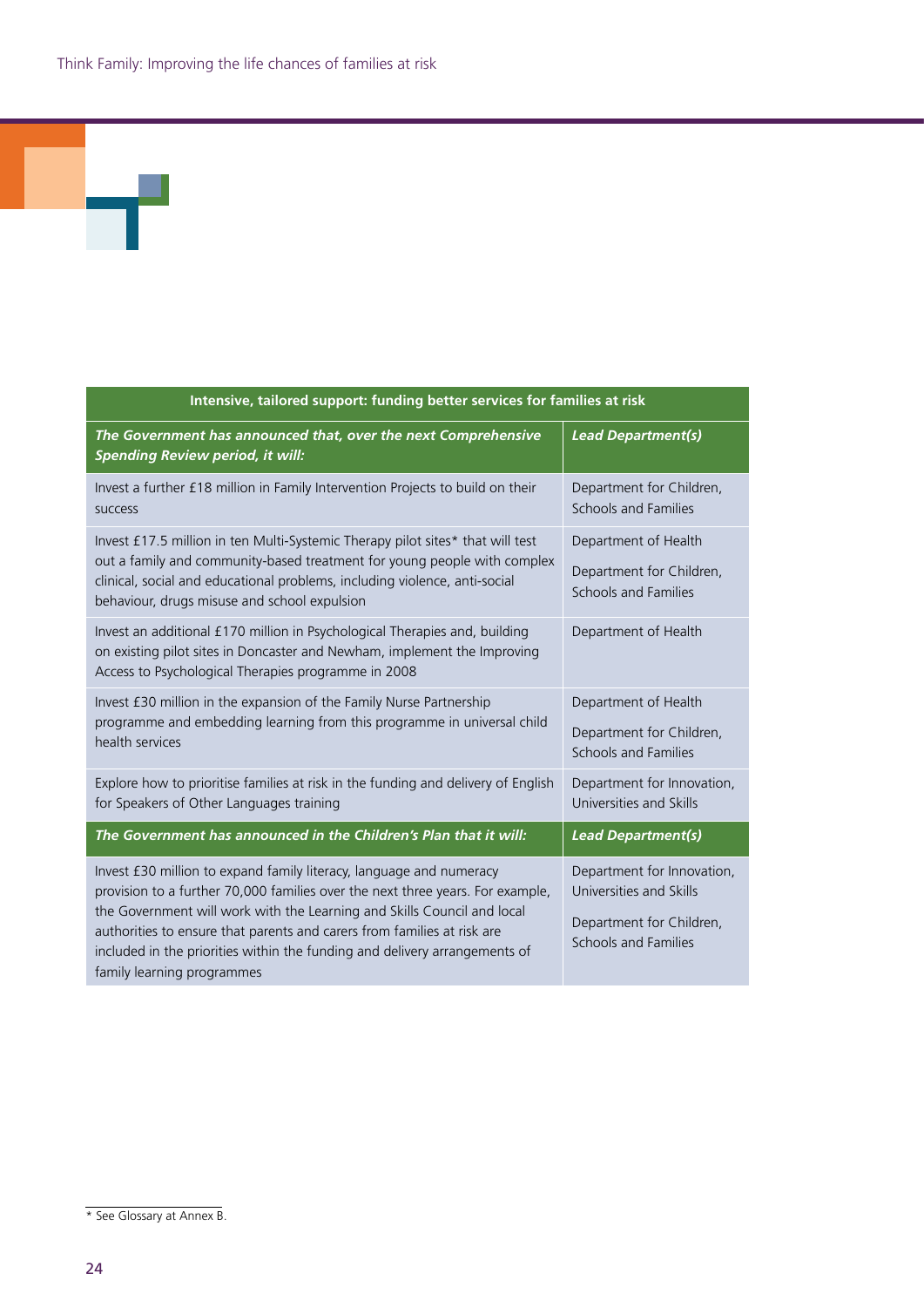# Annex A: Public Service Agreements 2008/09–2010/11

Working with families at risk will be at the heart of delivering many of the new suite of Public Service Agreements (PSAs). The following PSAs are those which could support or be supported by a 'think family' approach. Further details of all the PSAs can be found at:

www.hm-treasury.gov.uk/pbr\_csr/psa/pbr\_csr07\_psaindex.cfm and the National Indicator Set can be found at: www.communities.gov.uk/localgovernment/performanceframeworkpartnerships/nationalindicators/

| PSA <sub>2</sub> | Improve the skills of the population, on the way to ensuring a world-class skills base by 2020                                                 |
|------------------|------------------------------------------------------------------------------------------------------------------------------------------------|
| PSA <sub>8</sub> | Maximise employment opportunity for all                                                                                                        |
| PSA <sub>9</sub> | Halve the number of children in poverty by 2010/11, on the way to eradicating child poverty<br>by 2020                                         |
| <b>PSA 10</b>    | Raise the educational achievement of all children and young people                                                                             |
| <b>PSA 11</b>    | Narrow the gap in educational achievement between children from low income and<br>disadvantaged backgrounds and their peers                    |
| <b>PSA 12</b>    | Improve the health and wellbeing of children and young people                                                                                  |
| <b>PSA 13</b>    | Improve children and young people's safety                                                                                                     |
| <b>PSA 14</b>    | Increase the number of children and young people on the path to success                                                                        |
| <b>PSA 15</b>    | Address the disadvantage that individuals experience because of their gender, race, disability,<br>age, sexual orientation, religion or belief |
| <b>PSA 16</b>    | Increase the proportion of socially excluded adults in settled accommodation and<br>employment, education or training                          |
| <b>PSA 18</b>    | Promote better health and wellbeing for all                                                                                                    |
| <b>PSA 19</b>    | Ensure better care for all                                                                                                                     |
| <b>PSA 21</b>    | Build more cohesive, empowered and active communities                                                                                          |
| <b>PSA 23</b>    | Make communities safer                                                                                                                         |
| <b>PSA 25</b>    | Reduce the harm caused by alcohol and drugs                                                                                                    |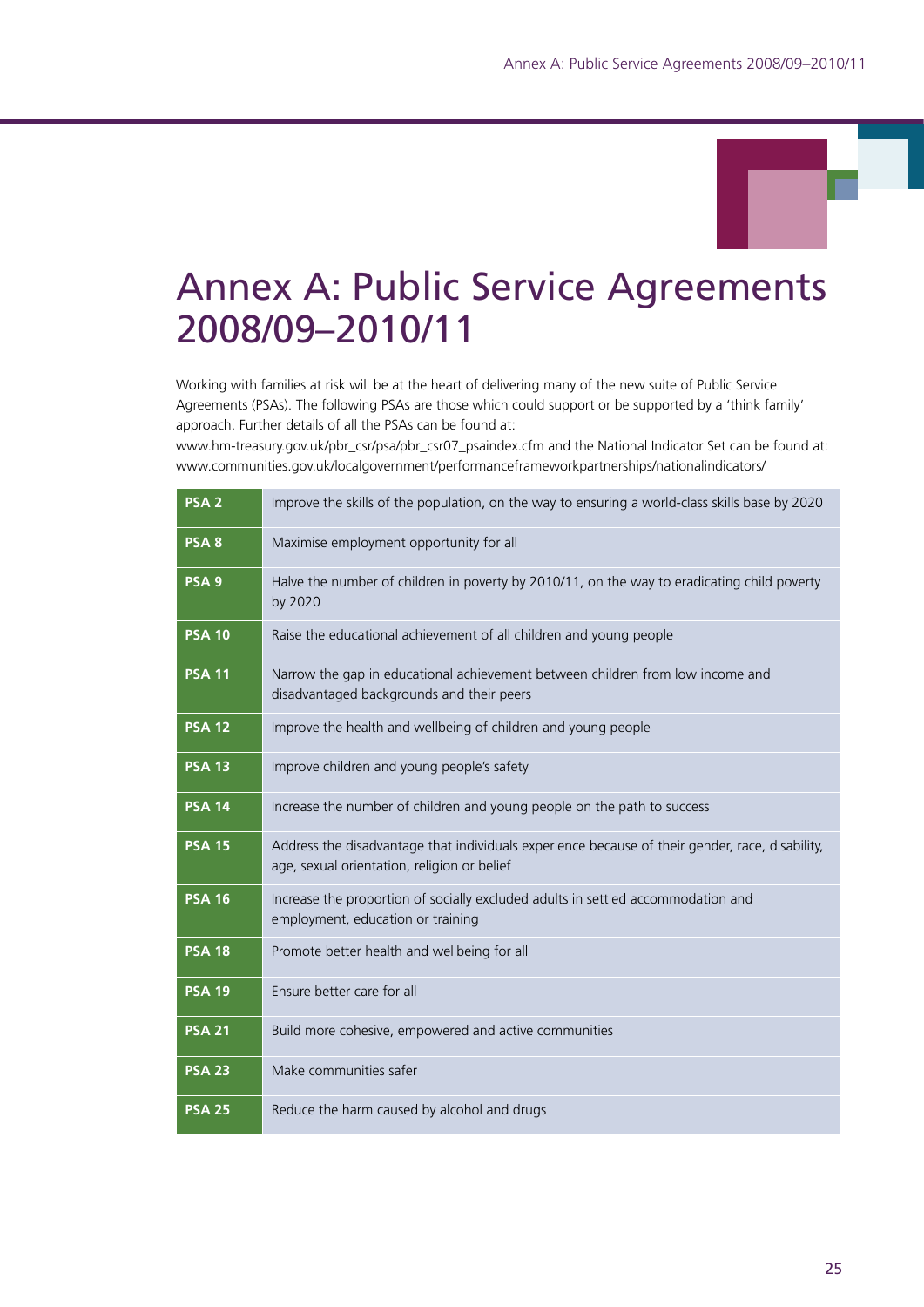# Annex B: Glossary

**Care Programme Approach** – a framework for effective care for people with severe mental health problems. It involves systematic arrangements for assessing, planning and reviewing the health and social care required by a service user from a variety of providers, supported by a Care Co-ordinator.

**Common Assessment Framework for adults** – an assessment being developed by the Department of Health, for adults with longer-term health and social care needs requiring a multi-disciplinary response. This assessment will be online, and initially shared between health and social care services.

**Common Assessment Framework for children and young people (CAF)** – a standardised approach to assessing all of a child's additional needs and for securing an appropriate range of support for the child. It has been developed for use by all those working with children and young people so that they can communicate better, assess needs at an early stage and work more effectively together.

**ContactPoint** – an electronic database providing basic information on practitioners working with all children in England. It will identify the child's parent or carer and give contact details for services involved with the child.

**Extended Schools** – a school which works with the local authority and other partners to offer access to a range of services and activities including: a varied menu of activities, combined with childcare in primary schools; community access to school facilities; swift and easy access to targeted and specialist services; and parenting support.

**Family Group Conferencing** – a system of familyled decision making. It draws on the resources of the extended family and empowers those involved to negotiate their own solutions to a problem, rather than imposing external remedies. The approach of **contingency planning** involves the preparation of plans to minimise the disruption caused to families

if the family situation deteriorates, for example if a parent is temporarily unable to continue with their parental responsibilities owing to a mental health problem.

**Family learning** – shorthand for programmes which enable adults and children to learn together and involve explicit learning outcomes for both.

**Individual budget pilots for older people and disabled adults** – a pilot scheme to enable people needing social care and associated services to design their own support.

**Lead professional** – leads on co-ordinating provision and acts as a single point of contact for a child and their family when a range of services are involved and an integrated response is required.

**Local Safeguarding Children Boards** – established in every local authority from April 2006. They work to ensure that local organisations co-operate to safeguard and promote the welfare of children.

**Multi-Agency Risk Assessment Conference (MARAC)** – a tailored assessment procedure for cases involving domestic violence which takes into account broader risk factors (such as substance misuse and mental illness) associated with each victim and addresses the complex needs of each victim's family.

**Multi-Systemic Therapy** – an intensive intervention that combines family and cognitive-behavioural therapy strategies with a range of other support services. Central to the model is an acceptance that school, work, peers and the wider community are inter-connected systems that can influence the behaviour of young people and their families.

**Narrowing the Gap in Outcomes project** –

a two-year project funded by the Department for Children, Schools and Families, which began in June 2007. Hosted by the Local Government Association and supported by the Improvement and Development Agency, it aims to make a significant difference to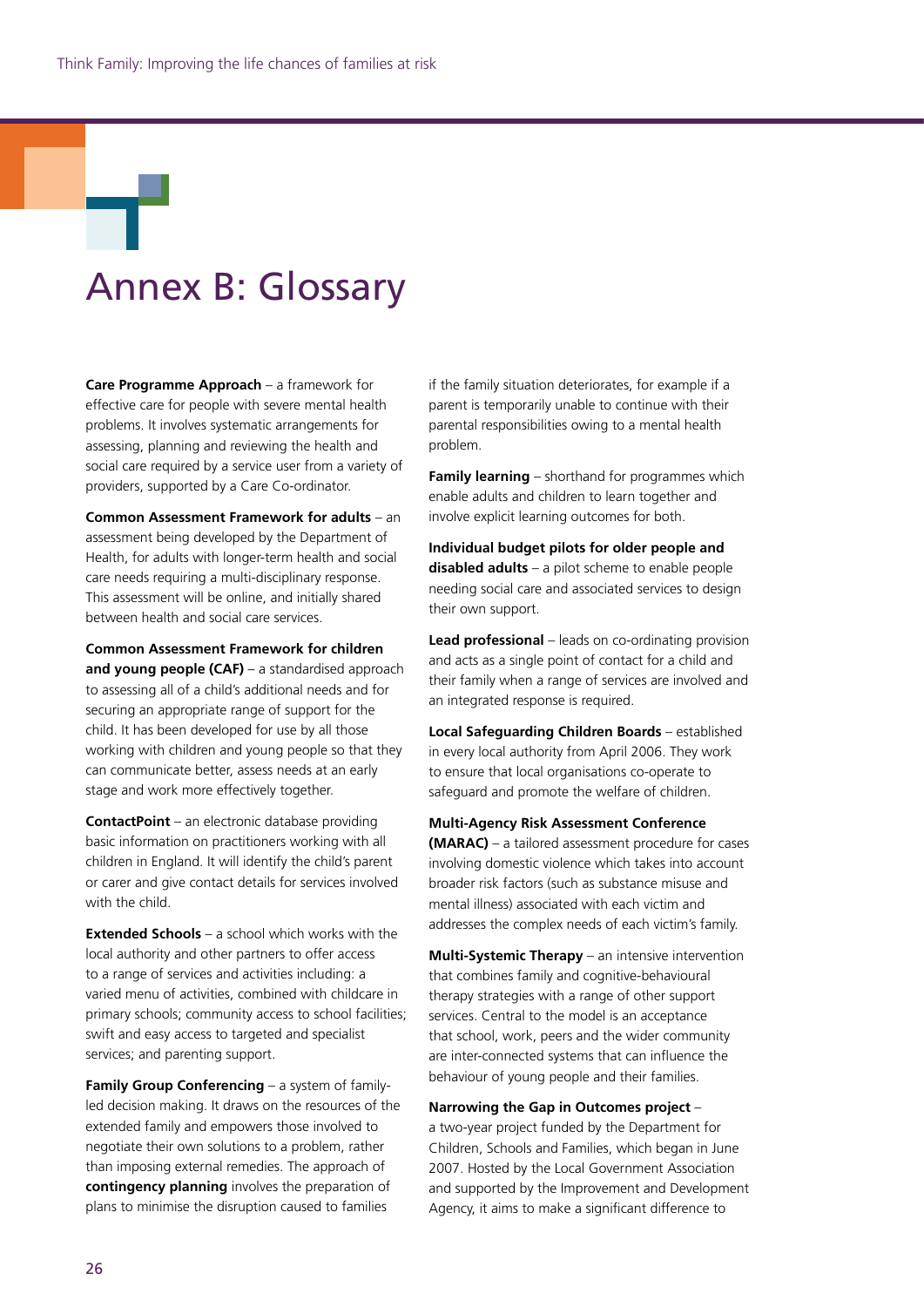

the performance of children's trust arrangements in 'narrowing the gap' in outcomes between vulnerable children and their peers, against a context of improving outcomes for all children.

#### **National Academy for Parenting Practitioners**

– a centre of training, research and knowledge exchange, promoting best practice for parenting practitioners. The Academy aims to build on knowledge of what works, equip practitioners with skills and expertise, and inform parenting policy.

**Offender manager** – a named person (usually a probation officer) responsible for managing and co-ordinating all aspects of a court sentence.

**Parenting Contract** – a voluntary written agreement that is used by a range of agencies to gain the co-operation of parents in relation to the supervision of their child.

**Parenting Order** – a court-based order, introduced through the Crime and Disorder Act 1998, that can be applied for by a range of different agencies in different circumstances. Parenting Orders set out specific requirements for the parent/carer, who can be prosecuted following failure to comply.

**Specialist services** – have the highest entry threshold, often requiring a referral from another service. They deal with a specific issue or section of the population. Examples include: Multi-Systemic Therapy; higher tier mental health and drugs treatment services; domestic violence refuges; or Family Intervention Projects.

**Sure Start Children's Centres** – provide children under five and their families with a range of services including good-quality integrated early education and care, health and family support services, help in finding employment, and advice and information for parents. These are delivered in partnership through statutory, private, voluntary and independent sector agencies.

**Targeted services** – include preventative programmes for those identified as at increased risk, and services to address a specific need. These might include: Targeted Youth Support; learning mentors; Supporting People services; parenting programmes, including those delivered through Sure Start Children's Centres; adult literacy classes; or a support group for adults recovering from drug addiction.

**Targeted Youth Support** – aims to ensure that the needs of vulnerable teenagers are identified early and met by agencies working together effectively, in ways that are shaped by the views and experiences of young people themselves.

**Universal services** – include, for example: GPs; health visitors; teachers; Jobcentre Plus; housing services; Sure Start Children's Centres; and some voluntary agencies. These are services that have open access and are accessed routinely by a large section of the population.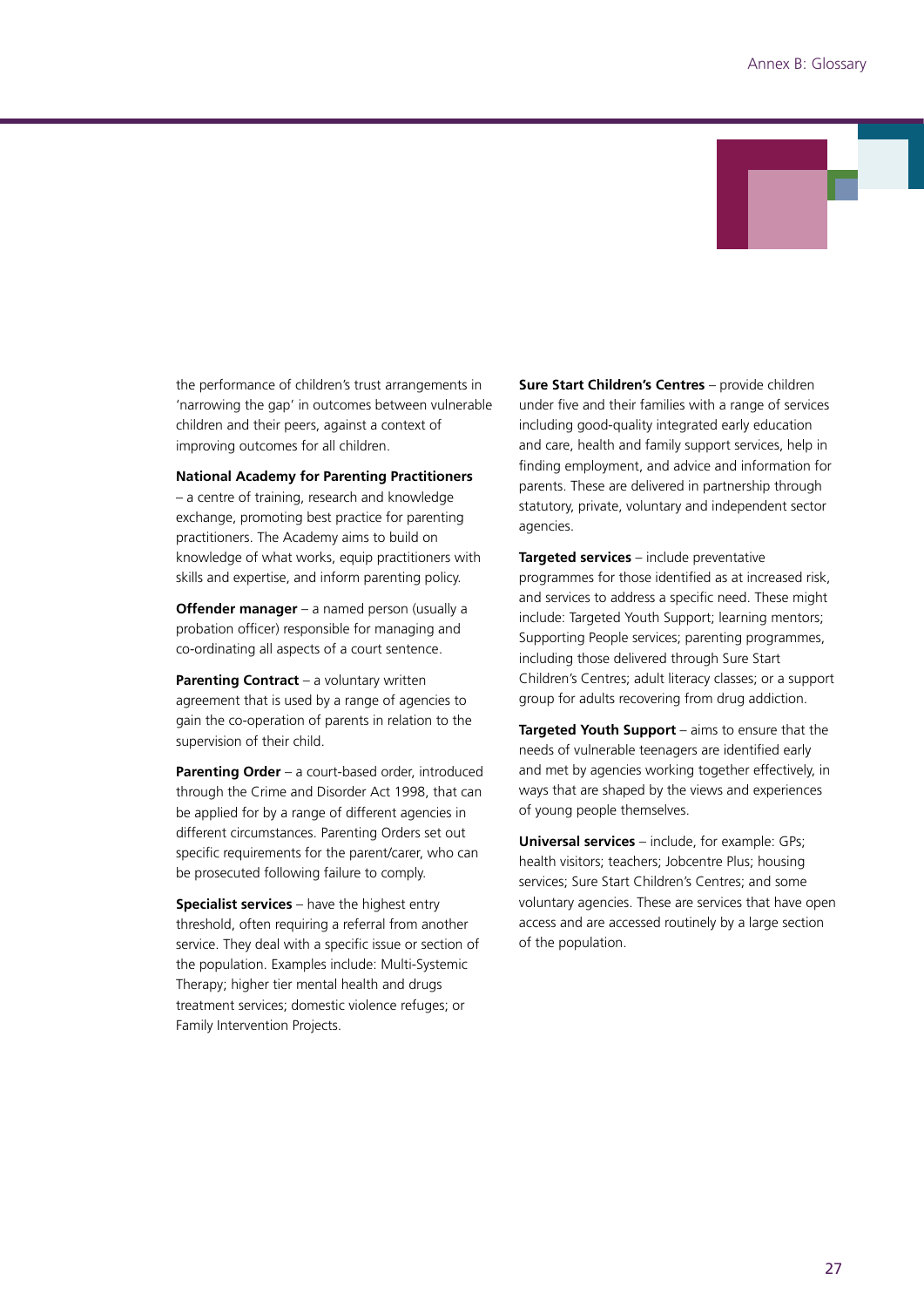# Endnotes

- 1 The Families At Risk Review has been informed by extensive research and consultation including: stakeholder events; focus groups with excluded families; a call for evidence; and a literature review looking at whole-family approaches to delivery. *Think Family: A literature review of whole family approaches* has been published as a standalone document and is available on our website: www.cabinetoffice.gov.uk/social\_exclusion\_ task\_force/families\_at\_risk.aspx
- 2 Cabinet Office (2006) *Reaching Out: Think Family, analysis and themes from the Families At Risk Review*. www.cabinetoffice.gov.uk/ social\_exclusion\_task\_force/families\_at\_risk.aspx
- 3 Department for Children, Schools and Families (2007) *The Children's Plan.* www.dfes.gov.uk/ publications/childrensplan/
- 4 Subject to a maximum total cost of £175 per week for parents with one child and £300 for parents with two or more children.
- 5 HM Treasury and Department for Education and Skills (2007) *Aiming high for children: supporting families.* www.hm-treasury.gov.uk/ spend\_csr07/reviews/cyp\_review/cypreview\_ index.cfm
- 6 HM Treasury tax-benefit simulation model (2007).
- 7 Challis, D, Glendinning, C and Wilberforce, M (2007) *Individual Budgets Evaluation: A Summary of Early Findings*. Social Policy Research Unit, University of York, York. www.york.ac.uk/inst/spru/pubs/rworks/ IbsenSummary.pdf
- 8 Department of Health (2007) *The government response to Facing the Future: a review of the role of health visitors.* www.dh.gov.uk/ en/Publicationsandstatistics/Publications/ PublicationsPolicyandGuidance/DH\_080007
- 9 Research suggests that one in eight participants significantly decrease their alcohol intake following this straightforward intervention. Heather, N (2006) *Health interventions for problem drinkers.*
- 10 The charity One Plus One delivers training which provides clear guidelines for supporting relationships within families and between families and those they turn to for help. See www.oneplusone.org.uk/MAIN/AboutUs.php for further information.
- 11 The Children's Workforce Action Plan will set out actions to engage staff in universal services in identifying and assessing needs early and in targeting services more effectively. It aims to drive workforce reform at all levels of the system and to embed a culture of integrated working.
- 12 HM Government (2007) *Putting People First: A shared vision and commitment to the transformation of Adult Social Care* confirms that the Department of Health will provide funding over the next three years to support system-wide transformation towards a personalised system in every local authority. Local authorities and their partners will agree together how this funding will be spent. www.dh.gov.uk/en/Publicationsandstatistics/ Publications/PublicationsPolicyAndGuidance/ DH\_081118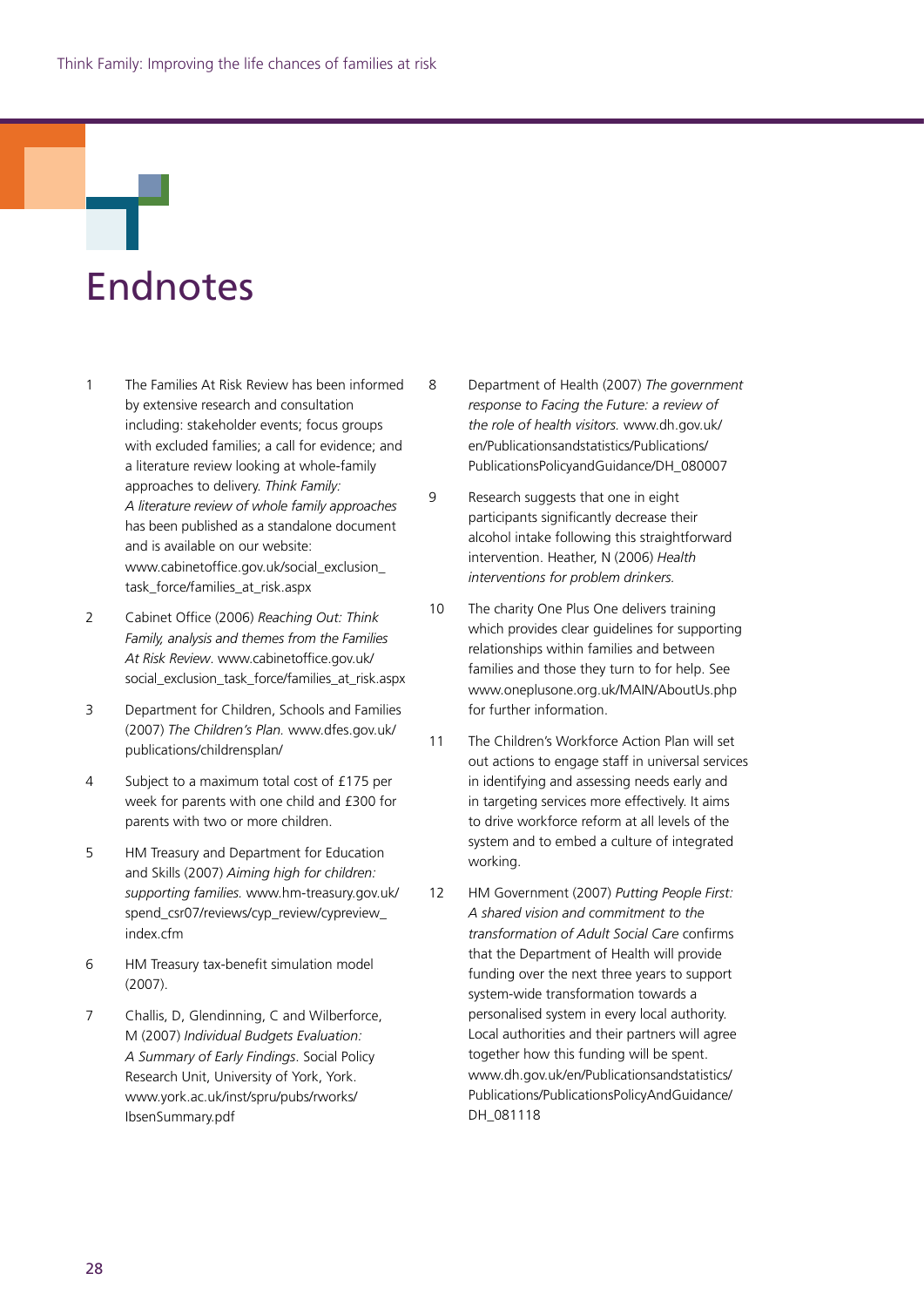

- 13 The Ministry of Justice and Department for Children, Schools and Families conducted the Children of Offenders Review to consider how to support children of prisoners to achieve better outcomes. For a copy of the recently published analytical findings see: www.cabinetoffice.gov.uk/social\_exclusion\_ task\_force/families\_at\_risk.aspx
- 14 www.everychildmatters.gov.uk/ deliveringservices/informationsharing/
- 15 HM Government (2007) Service Transformation Agreement. The Ministry of Justice is leading a cross-government programme to 'develop frameworks and mechanisms that enable public sector organisations to share information to improve personalised public services, increase public safety and tackle social exclusion in an environment of openness and respect for citizens' privacy and access rights'.
- 16 ContactPoint will be reviewed by independent security experts during system build and audited during operation. Security of data is paramount: access to ContactPoint will be restricted to professionals who need it as part of their work and subject to stringent security controls. Before being able to access ContactPoint, all users must have security clearance (including enhanced Criminal Records Bureau clearance), a user name, password, PIN and security token. All ContactPoint users will complete mandatory training which includes components on the safe and secure use of ContactPoint and which will make explicit the importance of compliance with the Data Protection Act 1998 and Human Rights Act 1998. A training programme on information sharing has already been rolled out across local authorities for use across relevant children's workforces.
- 17 The Children Act (1989, 2004). For more details see: www.dfes.gov.uk/publications/ childrenactreport/
- 18 Department for Communities and Local Government (2006) *Strong and Prosperous Communities: The Local Government White Paper.*